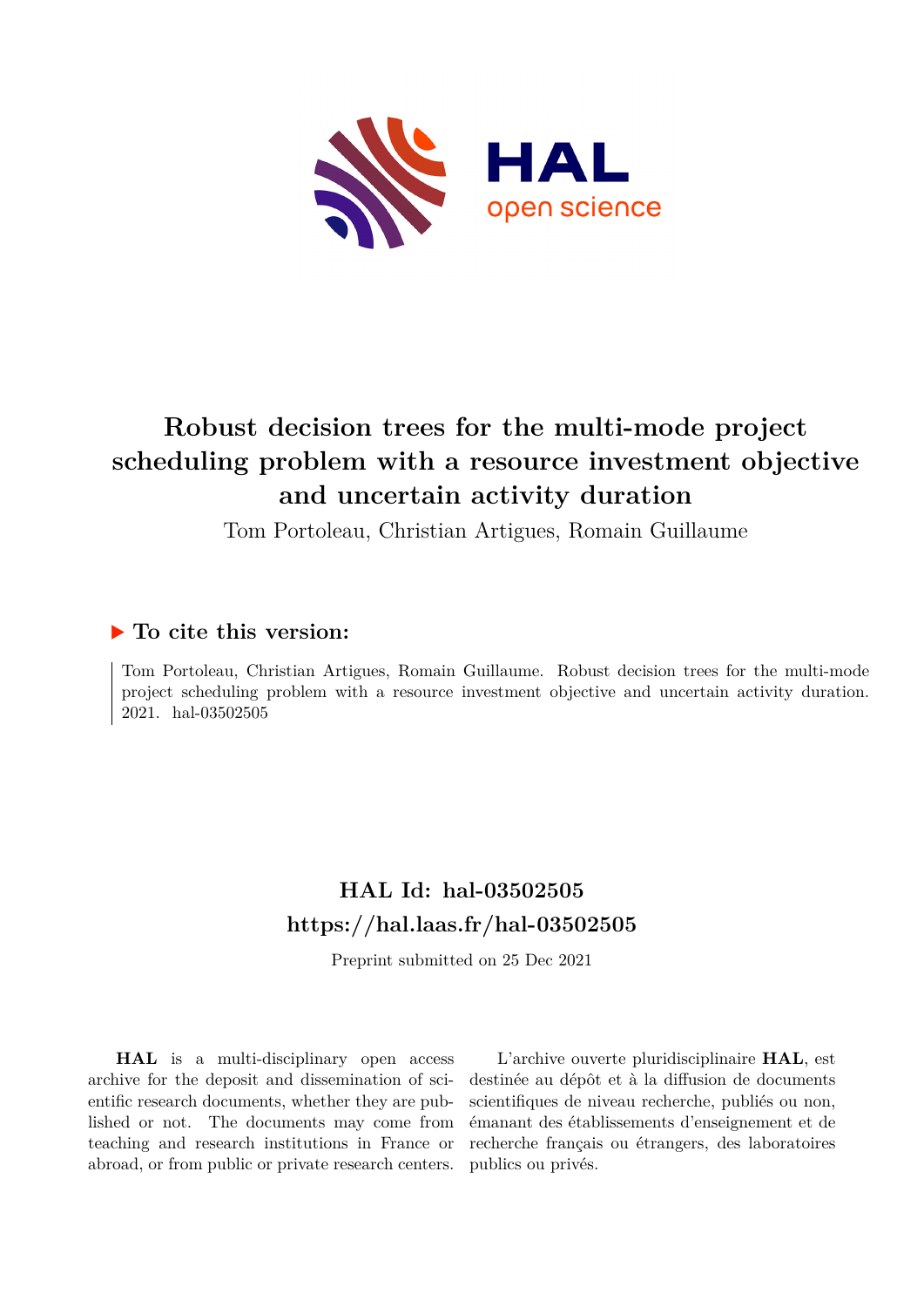# Robust decision trees for the multi-mode project scheduling problem with a resource investment objective and uncertain activity duration

Tom Portoleau<sup>1,2</sup>, Christian Artigues<sup>1</sup>, Romain Guillaume<sup>2</sup>

 $1$  LAAS-CNRS, Université de Toulouse, CNRS, Toulouse, 31400 France  $^{2}$  ADRIA, Université de Toulouse - IRIT, Toulouse Cedex 1, France

#### Abstract

In this paper, we advocate the use of robust decision trees for the problem of assembly line scheduling problem, which is modeled as a multi-mode resource constrained project scheduling Problem, with uncertainty about activity duration and a resource investment objective. The idea of a robust decision tree is that at each node, the decision maker has access to some information about the ongoing scenario. Depending on the different information they could obtain, a partial solution is proposed. Considering that the level of uncertainty is lowered, the new partial solution is less conservative and improve the robustness guarantee. However, since all accessible information may not be relevant, we turned the information selection part into an optimization problem. We first introduce the industrial context and the problem at stake. Then we propose algorithms to solve the information selection problem, using constraint programming, and then to build such robust decision trees. Finally we provide experimental results for benchmarks instances and industrial instances.

## 1 Introduction

In real-world scheduling problems, such as in aeronautical assembly line scheduling problems, several parameters are subject to uncertainty. Moreover, the knowledge the decision maker has about these parameters takes place in a dynamic context, i.e. actual parameter values are revealed progressively over time. Taking into account of both uncertain and dynamic aspects in scheduling problems solution approaches is necessary to control the risk and the flexibility of the schedule. Historically, two general approaches emerged to deal with uncertainty in scheduling problems [27]. On the first hand there are the proactive methods. The goal is to compute a robust baseline schedule, that ensures the feasibility and a worst-case objective value. However, it is known that such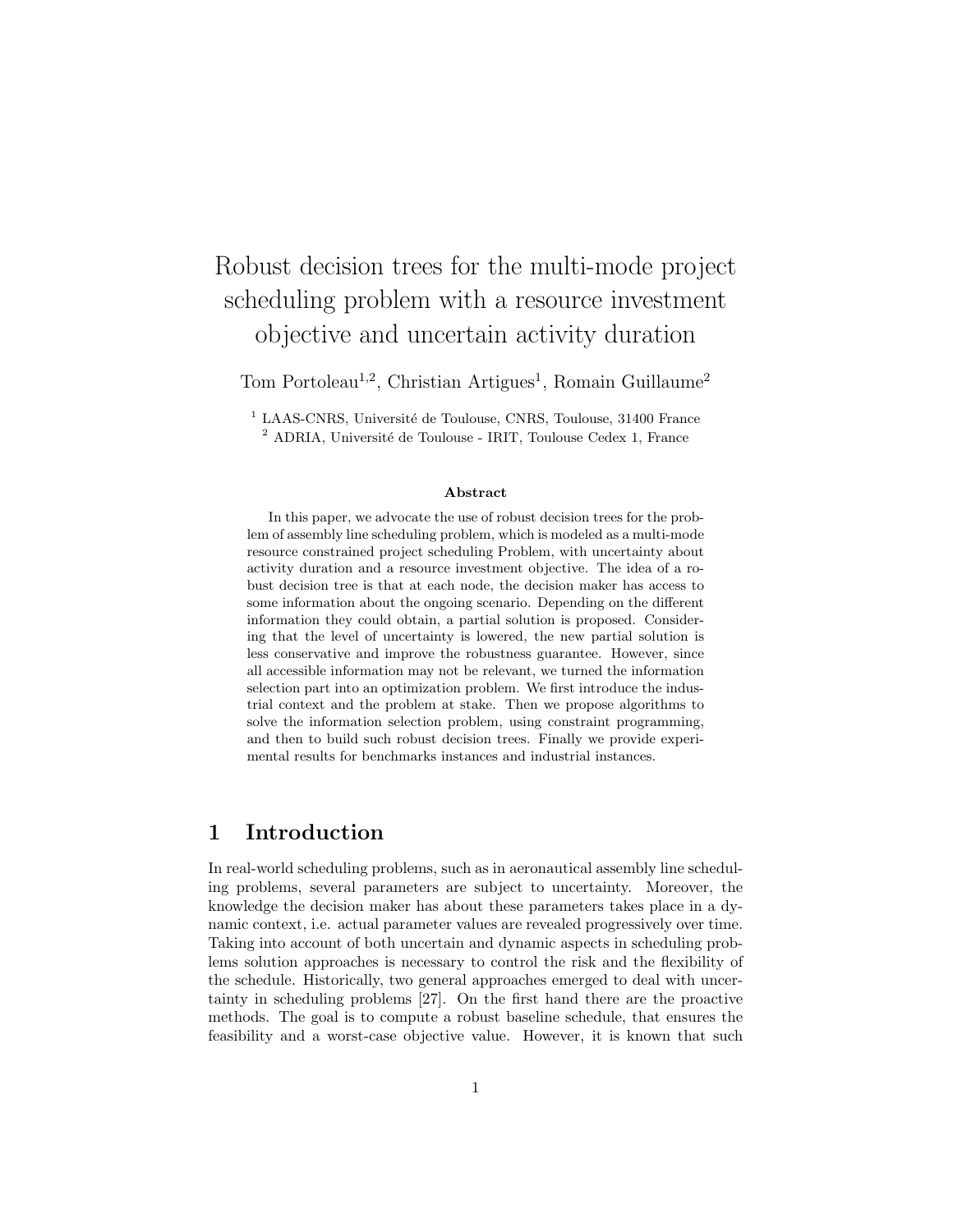approaches tend to produce overly conservative solutions [21]. On the second hand, reactive methods aim at compute quickly new solutions to deal with the unexpected and adapt the schedule to the scenario that emerges. Nevertheless these approaches do not have in general worst-case guarantees, which does not necessarily fit in practice industrial cases where a bad management of the worst case is not conceivable. In order to make a compromise between conservatism and too much optimism, hybrid methods were developed, and the term proactive-reactive scheduling emerged [27]. For instance, in [10, 9] the authors propose an integrated proactive-reactive approach, where the goal is to find the best policy, which in their case corresponds to a couple (initial solution, set of reactions), given a transition cost between solutions. With a different perspective the authors of [11] proposed what they call the Just In Case approach, in which they compute a multiple contingent schedule with the application of action planning for an autonomous telescope scheduling problem, where the worst cases are critical in the sense that the telescope does not carry out any of the observations that had been planned. Inspired by this method, and borrowing ideas from multi-stage robust approaches [3], we propose here an approach based on the computation of a decision tree. The idea behind decision trees is that they are easily usable for a decision-maker, and make it possible to deal with small but identified uncertainties by dynamically proposing solutions according to the arrival of new information, while guaranteeing the quality of solutions in the worst case. We use this model on an aeronautical assembly line scheduling problem which will be modelled as a multi-mode resource-constrained project scheduling problem (MMRCPSP) problem with a resource investment objective. Then, we compare our model to a proactive-reactive algorithm with computational experiments carried out on MMRCPSP benchmark instances from the PSPLIB [16] and real industrial instances from an aeronautical assembly line scheduling problem [6].

The outline of the paper is the following. Section 2 introduces the industrial context of our approach. In section 3 we go deeper into the literature review concerning multi-stage scheduling techniques from which our approach is inspired. Section 4 formally introduces the MMRCPSP, uncertainty and information modelling. In section 5, we present an information-based model of the MMRCPSP and formulate the robust partition problem, which is the core problem of our approach. Section 6 introduces the robust decision tree. In Section 7 we assess the practical appeal our approach comparing it to an informationbased proactive-reactive scheduling algorithm.

## 2 Industrial Context

In this paper we are interested on aeronautical assembly line scheduling problem. The optimisation of assembly lines forms a family of problems that have been extensively studied for decades. Two distinct types of problems have emerged, assembly line balancing problems and assembly line scheduling problems. Line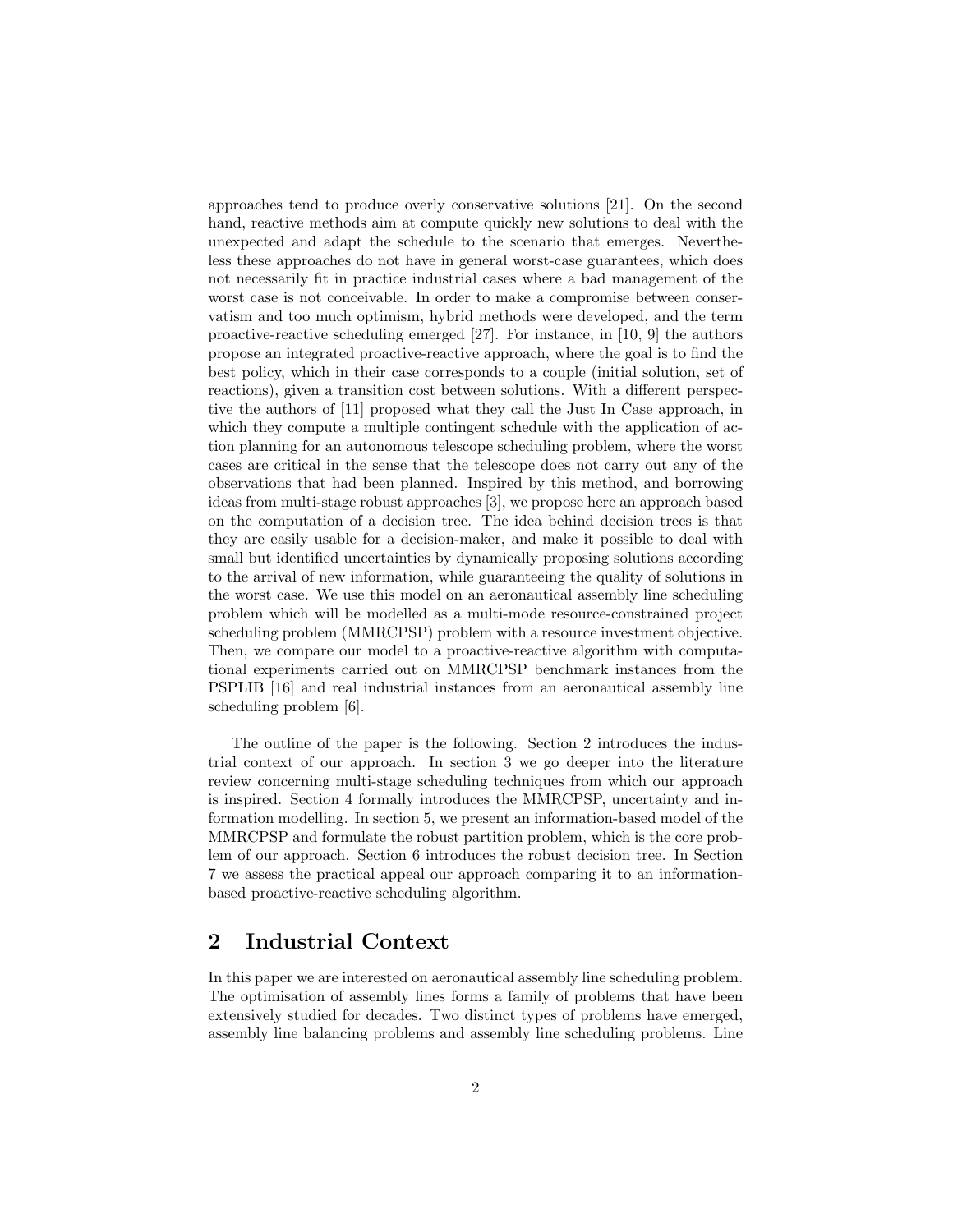balancing problems are more of a general assembly-line design nature, and can have two objectives: at a fixed number of workstations, to maximise the production rate, or conversely at a fixed production rate, to minimise the number of workstations. We will not focus on these problems in this paper, but an extensive literature review can be found in [26]. Before presenting the scheduling problems, it should be noted that an attempt has been made to integrate the two problems into a single one. For instance, in [1] and [25] the authors consider problems where the duration of activitiess depends on the way they are scheduled, with respectively sequence-dependant setup-time for the former, and taking into account the deterioration effect for the latter. A more concrete approach, rather engineering oriented, has been proposed in [6] where the authors develop a methodology for Airbus assembly lines so that their tools integrate the aspects of the two previous problems. Regarding the scheduling aspect on assembly lines, a wide range of techniques have been developed. In [24], the authors propose to improve the "beam search" method, a heuristic based on the Branch and Bound algorithm, and then applied it to an assembly line scheduling problem. In [29] the authors present an industrial problem from the assembly lines of the car manufacturer Toshiba, and propose to solve it by Lagrangian relaxation taking advantage of the geometrical characteristics of their problem.

Now let us introduce more specifically the problem at stake. This problem consist in building a schedule that satisfies a fixed makespan while minimising the peak resource usage, which may correspond to the number of operators to be employed during the scheduling period, also called the resource investment problem [12]. In this paper, inline with our target application on aeronautical assembly lines, we consider moderate hazards, which only impact the duration of the activities. Given an initial schedule, any activity duration increase may degrade the quality of this schedule. If we know the maximal duration of each activity, a robust initial schedule can be built as in the standard robust optimization scheme, i.e. by seeking a good performance on the worst case scenario, in this case obtained by setting each activity to its maximal duration.

On an assembly line, the same scheduling problem with small variations repeats itself time after time (as similar aircraft are assembled) whereas the risks are constantly changing, which can cause the quality of the initial robust schedule to fluctuate greatly over these assembly cycles. Moreover, over-estimating the needs of certain resources, as it is necessary in traditional robust optimization, can be very costly. This is the well-known conservatism issue of standard robust optimization.

An other important characteristic of the considered industrial context, is that decision makers have often access to information about the course of the planning only at specific times, for instance every evening before a team change when the leaving team reports its actions during the day. At this specific time, the decision makers can use their know-how to adapt quickly the schedule on the fly. However, having access to these information can be costly, and all information may not be particularly relevant.In addition, the decision maker may not want to change the schedule too often to ensure a certain stability in the operators planning. For these reasons, one wishes to look for the most relevant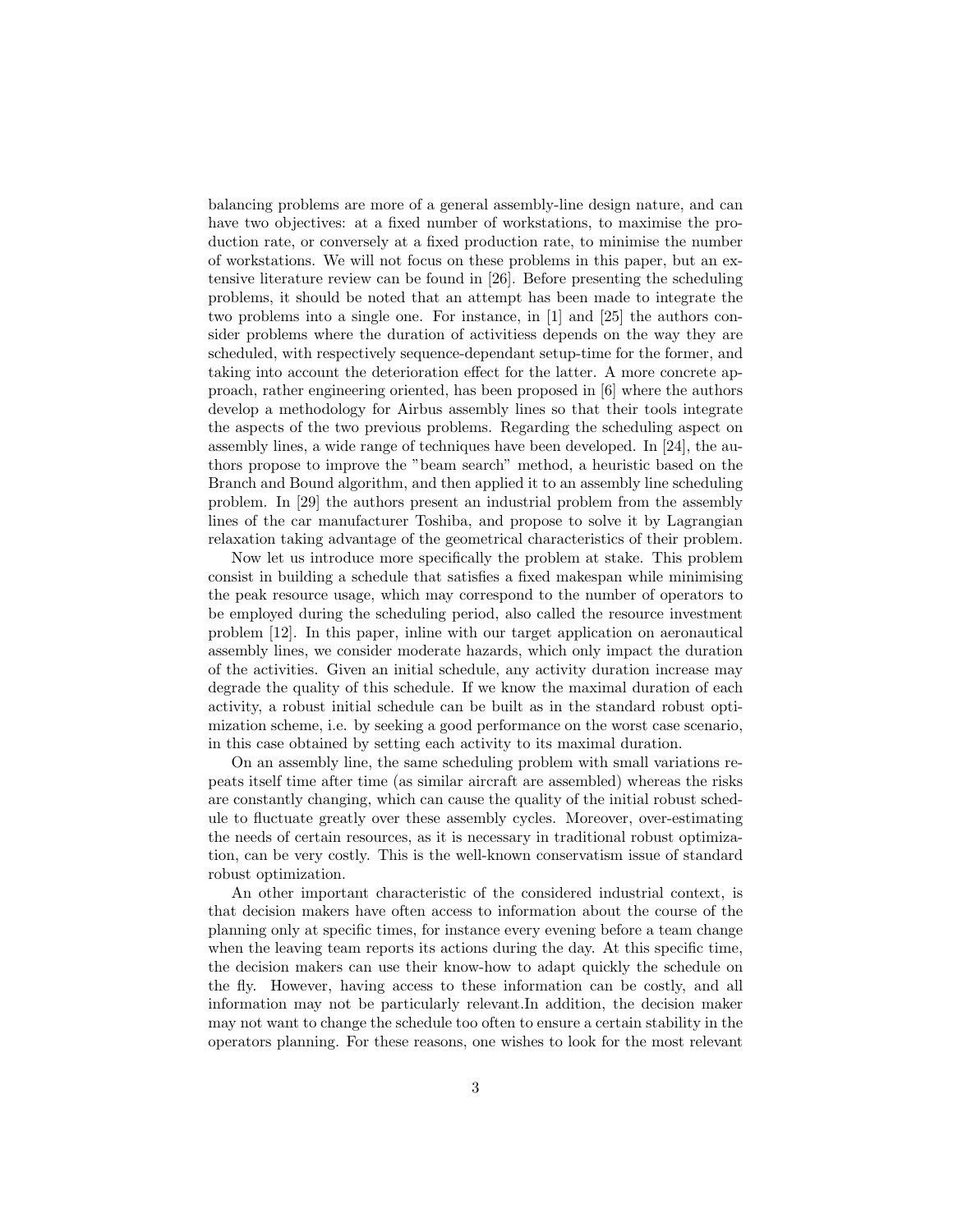information, i.e. the information that, if taken into account for rescheduling, would best improve the worst case performance.

| activities       |                |  |  |
|------------------|----------------|--|--|
| maximal duration | $_{\rm m}$ max |  |  |
| Operators 1      |                |  |  |
| Operators 2      |                |  |  |

Table 1: A small RCPSP example

Example 2.1. To exemplify this, let us consider a toy instance of a (singlemode) resource-constrained project scheduling problem (RCPSP): we are given a set of activities J, a makespan  $C_{\text{max}}$  and two decision time points  $t_0 = 0$ and  $t_1$ . There is a set of renewable resources  $\mathcal R$  of limited capacities and each activity  $i \in \mathcal{J}$  requires during its processing a given non-negative amount  $b_{i,k}$  of each resource  $k \in \mathcal{R}$  (see the instance data in Table 2). In this example, we have four activities and two resources, each corresponding to an operator type (e.g. electrician and mechanic). Activity 1 requires one operator of each type during its processing, i.e. during at most 6 hours. Our goal is to find a schedule that ends before  $C_{\text{max}}$  while minimising the sum of the maximum resource usages from  $t_0$  to  $t_1$  and from  $t_1$  to the end of the schedule. The rationale behind this objective is that we assume that operators are hired depending on the maximum resource use of the computed schedule during the interval defined by two consecutive decision time points. Let us now consider a fixed makespan  $C_{\text{max}} = 12$ and, additionally, the precedence constraints  $1 \rightarrow 3$  and  $1 \rightarrow 4$ . A schedule s is the assignment of integer start times  $S_i$  in  $[0, C_{\text{max}} - 1]$  to each activity  $i \in \mathcal{J}$ . A duration scenario is a vector  $p = (p_i)_{i \in \mathcal{J}}$  with  $p_i \in [p_i^{\min}, p_i^{\max}] \cap \mathbb{N}$  where  $p_i^{\min} = 1$  and  $p_i^{\max}$  are known parameters. A schedule is feasible for a scenario p if it satisfies the precedence constraints  $S_3 \geq S_1 + p_1$  and  $S_4 \geq S_1 + p_1$ . For a scenario p, the use of resource  $k \in \mathcal{R}$  at time  $t \in [0, C_{\text{max}} - 1]$  by schedule S is given by

$$
R_{k,t} = \sum_{i \in \mathcal{J}, t \in [S_i; S_i + p_i - 1]} b_{i,k}
$$

An optimal schedule for scenario p is the one that minimises the objective function

$$
z = \max_{t \in [0, t_1 - 1]} [R_{1,t} + R_{2,t}] + \max_{t \in [t_1, C_{\text{max}} - 1]} [R_{1,t} + R_{2,t}]
$$

The optimal schedule  $S^0$  for scenario  $p = (p_i^{\max})_{i \in \mathcal{J}}$ , with an objective value of 13, is given by the Gantt diagrams displayed in Figures 1 and 2: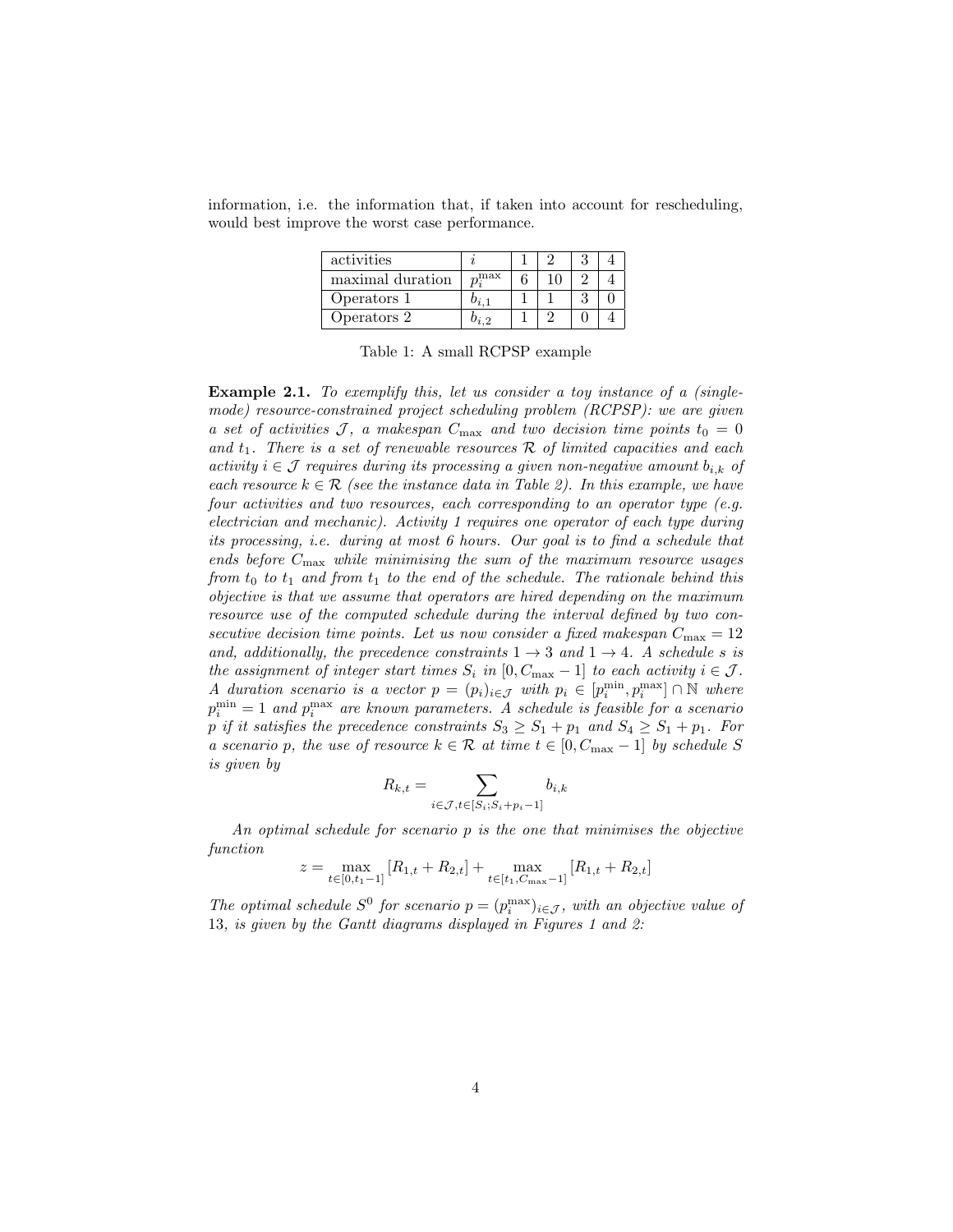

Figure 1: Gantt Diagramm of  $s^0$ 

Figure 2: Resource profile of  $s^0$ 

We assume that schedule  $s^0$  has been computed before time  $t_0 = 0$  where no information on the planning state was available since the schedule was not started. The schedule is followed as is from  $t_0$  to  $t_1 - 1$  and the 2 operators of each type are hired in this interval. Now suppose that at time  $t_1 = 5$  the decision maker has the opportunity to ask two questions to increase the knowledge of parameters  $p^{\min}$  and  $p^{\max}$ , but wonders which one is more pertinent: A)"Is activity 1 already completed ? (i.e.  $p_1^{\max} \leq 5$ )" or B)" Will activity 2 last more or less than 8 units of time ? (i.e.  $p_2^{\min} \geq 8$  or  $p_2^{\max} \leq 8$ )". Let us review both cases:

- The decision maker chooses to ask  $A$ ). Then, no matter what is the answer to this question, we can not compute a better solution, because even if the answer is yes, this new information only allows the decision maker to shift activities 3 and 4 to the right, which does not improve the objective.
- The decision maker chooses to ask B). If the answer to this question is yes, the decision maker can switch at  $t_1$  to solution  $s^1$  (see Fig. 3 and 4), which has an objective value of 12 which makes it a strictly better solution than  $S^0$ . Remark that to implement such a solution, the schedule (and operator use) must of course be kept unchanged (frozen), i.e. in  $[t_0, t_1 - 1]$ independently of the information obtained at  $t_1$  on what happened in this interval. This is why the schedule before time  $t_1 = 5$  is displayed in gray.

It can be clearly seen from that example that the answer to question A) is of no use, unlike the answer to question B). From the point of view of the decision-maker this kind of information is interesting, since it suggests that if it is possible to monitor activity 2 in particular so that it runs smoothly, then it is possible to improve the schedule. Note that we are only interested here in the selection of questions from a fixed set.

In this case by selecting in advance the question B) to be asked at  $t_1$ , a decision tree can be defined. At the root node corresponding to time  $t_0$ , activities 1 and 2 are started. This node has a unique child node corresponding to time  $t_1$ . From this node, a branch corresponding to the no answer to question B)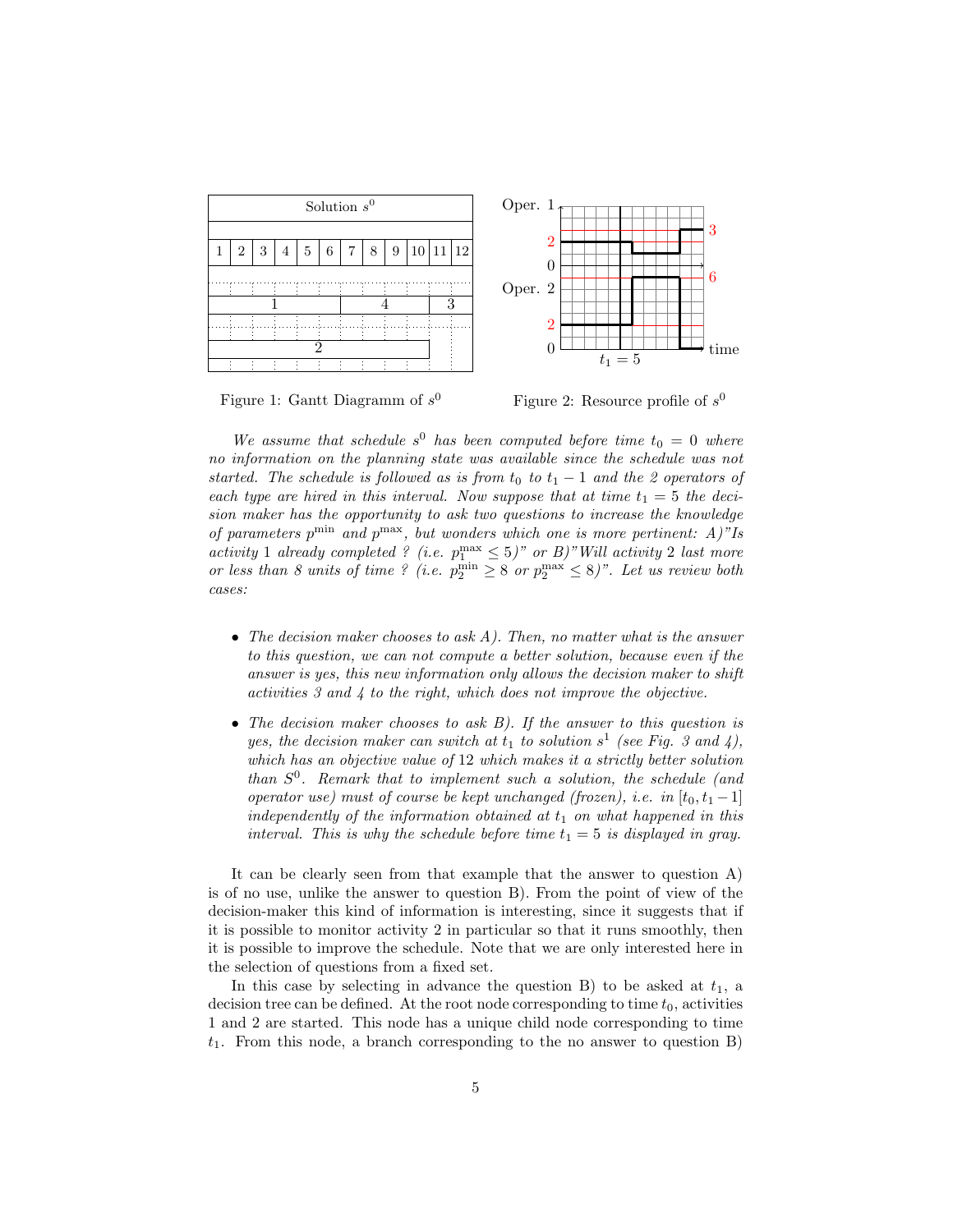

Figure 3: Gantt Diagram of  $s<sup>1</sup>$ Figure 4: Resource use of  $s^1$ 

will keep on following schedule  $s^0$  while another branch corresponding to the yes answer to question B) will switch to schedule  $s^1$ .

Given the hypothesis that at some point during the schedule some information about the progress of the planning is available and that the schedule can be changed, such a decision tree computed in advance allows decision makers to promptly retrieve high quality solutions while using as little information as possible.

In the rest of this paper, we will consider that the question asked by the decision maker about the duration of a activity is: "Will this activity last less than 80% of its estimated duration ?". The 80% is arbitrary and has no major impact on our experimental results. After a literature review, we will more formally describe the robust decision tree generation process.

# 3 Litterature Review/Robust Optimization and Scheduling under Uncertainty

Another way to see the Just In Case approach presented in section 1 is to see it as a very specific case of multi-stage robust adaptable optimization [3]. In those approaches a part of the uncertain data is revealed sequentially -at each stage-, and some recourses, or alternative solutions, are pre-computed to adapt to the known realization of the ongoing scenario. The ideal goal of robust adaptable optimization is to compute a fully adaptable solution, that is to say that an optimal schedule is known for every possible scenario realization. However this is untractable in practice. In [2], the authors show that even an uncertain twostage problem is NP-Hard to solve in the general case. Several methods to approximate the fully adaptable solution have been explored yet. A first family of methods aims at limiting the possible recourses. In [13] the authors introduce K-adaptability where only a finite number  $K$  of policies are available at each stage. Another way of restricting the possible recourses is to consider only affine -or linear- decision rules [20, 19]. The second family of methods approximate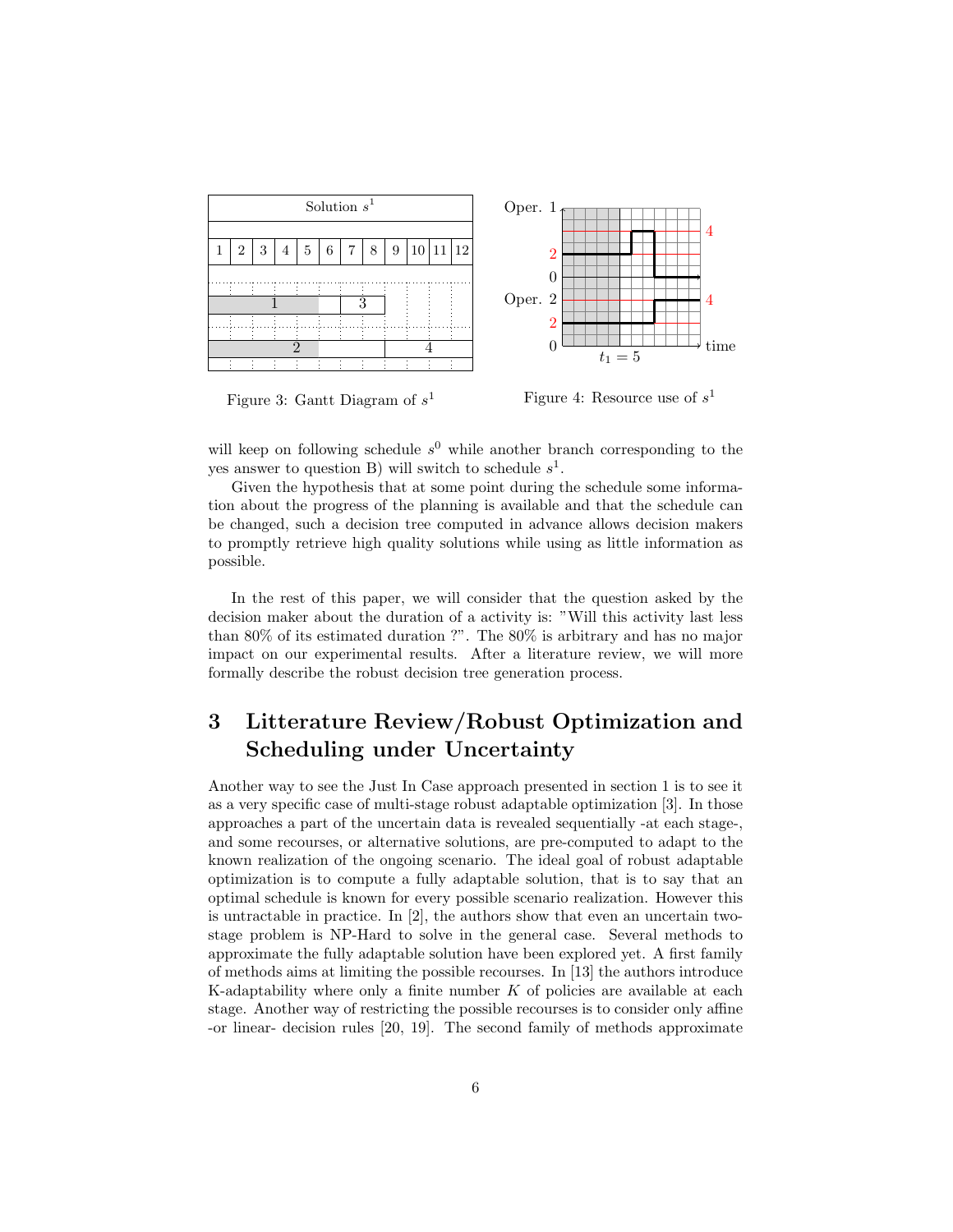the fully adaptable solution by clustering the scenarios into a finite partition. Unfortunately, it was shown in [4] that even computing a partition of size 2 is NP-Hard in the general case. Several ways of calculating the partition have been studied. In [5] a small number of reference scenario is computed, and each scenario is placed in the same subset as its closest reference scenario. In [28], the authors consider the specific case where the subsets of the partition are all hyper-rectangles in the set of scenarios.

The method we present in this paper is close to the methods of the second family, in the sense that we seek to sequentially calculate efficient partitions using information as the scenario is revealed. However, there are some key differences with the methods mentioned above. Firstly, in these methods, the authors consider a robust objective (such as minmax) on the subsets of the partition they calculate. However, this type of objective does not apply to problems where the objective is monotonous with respect to uncertain variables (for example, the makespan for a scheduling problem) and where the set of scenarios is not discrete. Indeed, in this case one can easily find a worst-case scenario, which will "absorb" the scenarios present in the same subset of the partition as it. Moreover, since it is the worst-case scenario, the minmax value remains the same.

Let us illustrate the first difference again Example 2.1. At decision time point  $t_1 = 5$ , a multi-stage adjustable robust optimization approach would ask itself how to partition the set of scenarios so as to propose reactions that lower the worst-case makespan. Suppose that the choice is between partitions A) and B) as already described. None of these partitions would results in a decrease in the global worst case. In case A), which partitions the scenario set in the two subsets defined by  $p_1 \in [1, 5]$  on one hand and  $p_1 = 6$  on the other hand, we have seen that the worst-case  $C_{\text{max}}$  will inevitably remain equal to 13 for both subsets. Case B) partitions the scenario set in the two subsets defined by  $p_2 \in [1, 8]$  on one hand and  $p_2 \in [8, 10]$  on the other hand. Even if the first subset decreases the worst case makespan to 12, the second subset still includes the worst case scenario with all durations equal to their maximum value, so the global worst-case schedule remains equal to 13.

However partition B) is clearly a better one from a practical point of view as switching to  $S^1$  as soon as the duration realization is revealed at  $t_1$  to belong to the second subset will allow resource savings. For this reason, we will introduce a new criterion to compare scenario partitions with each other. It is not focused on exploiting the obtained information to lower the global worst case but rather in identifying the information that will allow to opportunistically switch to a better solution when possible and so reduce the price of robustness in practice.

Secondly, the notion of "cost of knowledge" is sometimes considered in the literature, but when this is the case, it is introduced in the objective function of the partitioning problem as a penalty. We preferred to add it as a second objective, from a lexicographical point of view. Indeed, we are more interested in avoiding to react to useless information than to consider actual information costs.

Lastly, in the majority of works the multistage uncertain problems are stud-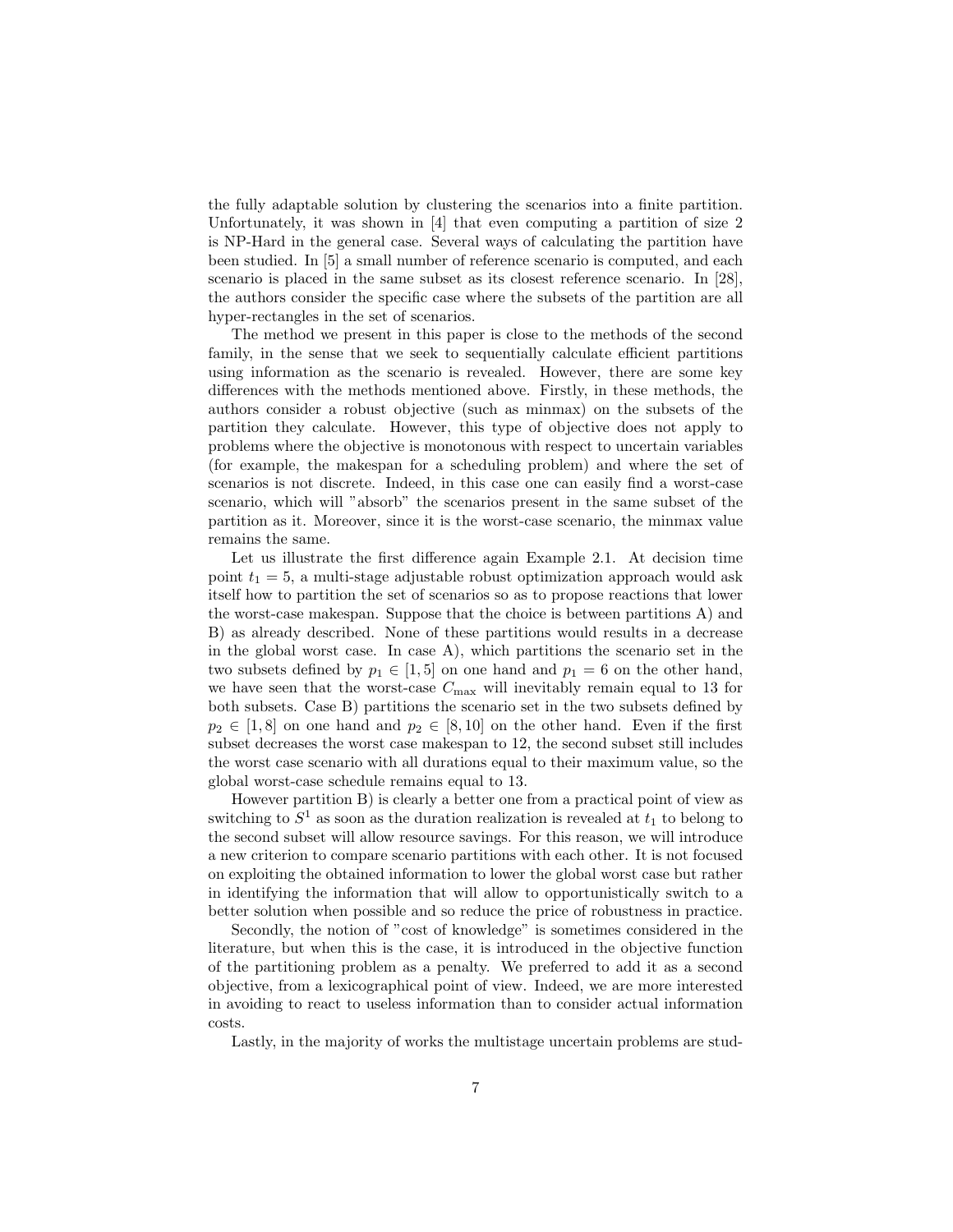ied from the angle of mathematical programming. In this paper, motivated by a specific industrial context -aeronautical assembly lines-, we propose an approach based on constraint programming which we can extend naturally to integrate the information selection problem.

As stated in the introduction, our work is partly inspired by the proactive and reactive resource-constrained project scheduling problem considered in [10, 9] in the context of uncertain durations. They propose to define a baseline schedule and a set of reactions in front of a realization of the durations. A reaction is a transition from one schedule to an other one. The activity durations follow discrete distribution and the transitions take place inside a pre-computed set of schedules The goal is to minimise an expected cost of the reactions given the distributions. The cost measures fixed reaction costs and also the distance from the baseline to the realized schedule. In this paper, we assume that probability distributions on the activity durations are not available in accordance with the target aeronautical applications but we are aware of the worst-céase scenario. Hence we can follow a baseline worst case schedule and react to improve it for some realizations using as less information as possible, thus minimising indirectly the schedule stability.

The general model we propose was already introduced, formally, in [22] and applied to a simple one-machine scheduling problem. However in that work we dealt only with the case where the problem at stake can be solved in polynomial time, even in its uncertain version. As the MMRCPSP is a NP-hard problem even in its deterministic form, the core algorithm of the approach is different than the one presented in our previous work. If the main idea behind the robust decision tree remains the same, the goal of the present paper is to show how it can be applied to an industrial problem.

# 4 Uncertainty, information and scheduling models

#### 4.1 Uncertainty, robustness and information

In this paper and for the considered problem we suppose that the activities duration are uncertain. As mentioned previously, the goal of our model is to take into account small and frequent uncertainties, which occur with each repetition of the problem. Moreover, since building an accurate probabilistic model requires a large amount of data, it is easier and more convenient to ask the decision maker for bounds over activity duration. For these reasons, we consider interval uncertainty. More formally, it means that for any activity  $i \in \mathcal{J}$  of the problem, its duration  $p_i \in [p_i^{min}, p_i^{max}]$ . We call any realization of all the uncertainties a scenario. We denote by  $\Omega$  the set of all possible scenarios and  $\omega$ any of its elements. We can then write the robustness criterion we consider in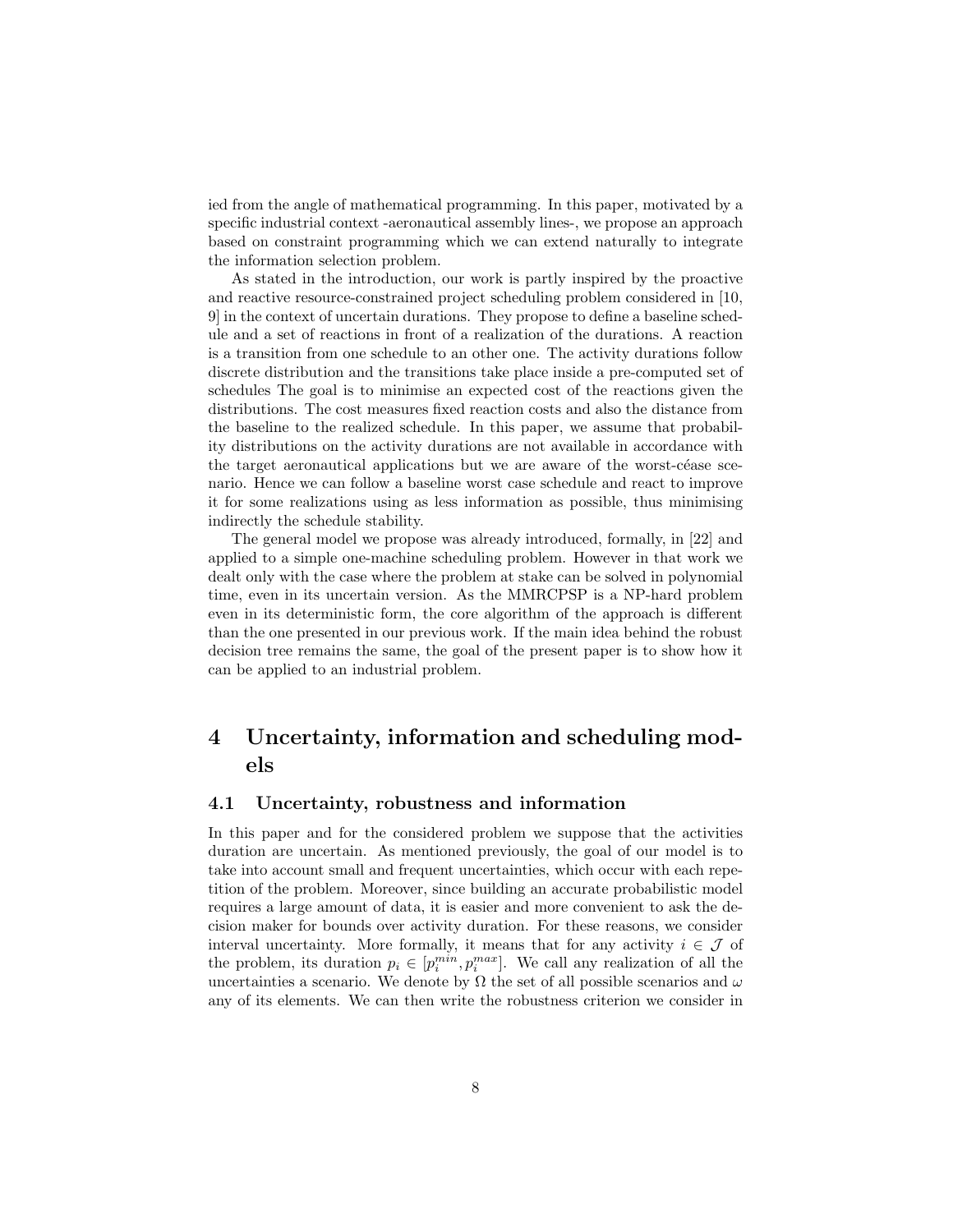this paper, introduced as the absolute robustness criterion in [18] :

$$
s^* = \underset{s \in \mathcal{X}}{\operatorname{argmin}} \max_{\omega \in \Omega} f(\omega, s) \tag{1}
$$

where X is the set of solutions, and  $f(\omega, s)$  the objective value of the solution s under scenario  $\omega$ . We refer to s<sup>\*</sup> (resp. to the maximum value of  $f(\omega, s^*)$ ) as the minmax or robust solution (resp. the minmax or robustness value) over the set of scenarios  $\Omega$ .

We can notice that in our case, the objective function that we consider is increasing with the duration of the activities. Thus, to find a robust solution for the MMRCPSP problem with uncertainties, it is sufficient to solve it in its worst case scenario, where all durations are at their maximum value.

Now that uncertainties are clearly set out, we can rigorously define what we call information. There is a set  $T$  of predefined time points (e.g. ends of shifts), at which the decision maker can ask several questions, the answer to one question bringing an information about a activity. Let  $\mathcal{J}_q$  denote the set of activities that are in process during interval  $[t_q, t_q + \Delta] \subset \mathcal{T}$  in the baseline schedule, i.e.

$$
\mathcal{J}_q = \{ i \in \mathcal{J} | S_i - \Delta \le t_q < S_i + p_i \}
$$

In the considered information model, we assume that only questions on the activities in  $\mathcal{J}_q$  are allowed. The rationale behind this is that if a activity is completed at time  $t_q$  in the baseline schedule is is necessary completed in the realized scenario, as the worst case has been considered to build the schedule. If an activity is not scheduled to start in interval  $[t_q, t_q + \Delta]$ , we assume that the decision maker does not have enough feedback from the assembly line to obtain reliable information on this activity.

In our model, having access to an information about an activity  $i$  means that the decision maker is able to know the answer to the question "Does the activity *i* last more or less than  $X_i$  unit of time ?", with  $X_i \in [p_i^{min}, p_i^{max}]$ . Consequently, one information allows us to split in two the set of scenarios : the scenarios such that  $p_i \in [p_i^{min}, X_i]$  and the scenarios such that  $p_i \in [X_i, p_i^{max}]$ .

Let  $K \subseteq \mathcal{J}_q$  a set of activities on which questions can be asked at time point  $t_q$ . Having the answers to |K| questions, i.e. having access to |K| information, allows the decision maker to distinguish between  $2^{|K|}$  subsets of scenarios corresponding to the  $2^{|K|}$  possible subsets of activities getting a "yes" answer. Let  $K_+ \subseteq K$  denote one of the possible yes-answer subsets. We denote by  $\Omega_{K_+}$  the subset of scenarios issued from the usage of the information obtained from  $K_{+}$ to reduce uncertainty. More formally,

$$
\Omega_{K_+} = \prod_{i \in K_+} [p_i^{min}, X_i] \times \prod_{i \in \mathcal{J} \backslash K_+} [p_i^{min}, p_i^{max}]
$$

In our case as the worst-case objective value can always be obtained when each activity has its maximum duration, having for an activity  $i$  the information that  $p_i \in [X_i, p_i^{max}]$  or having no information on i is the same as this does not change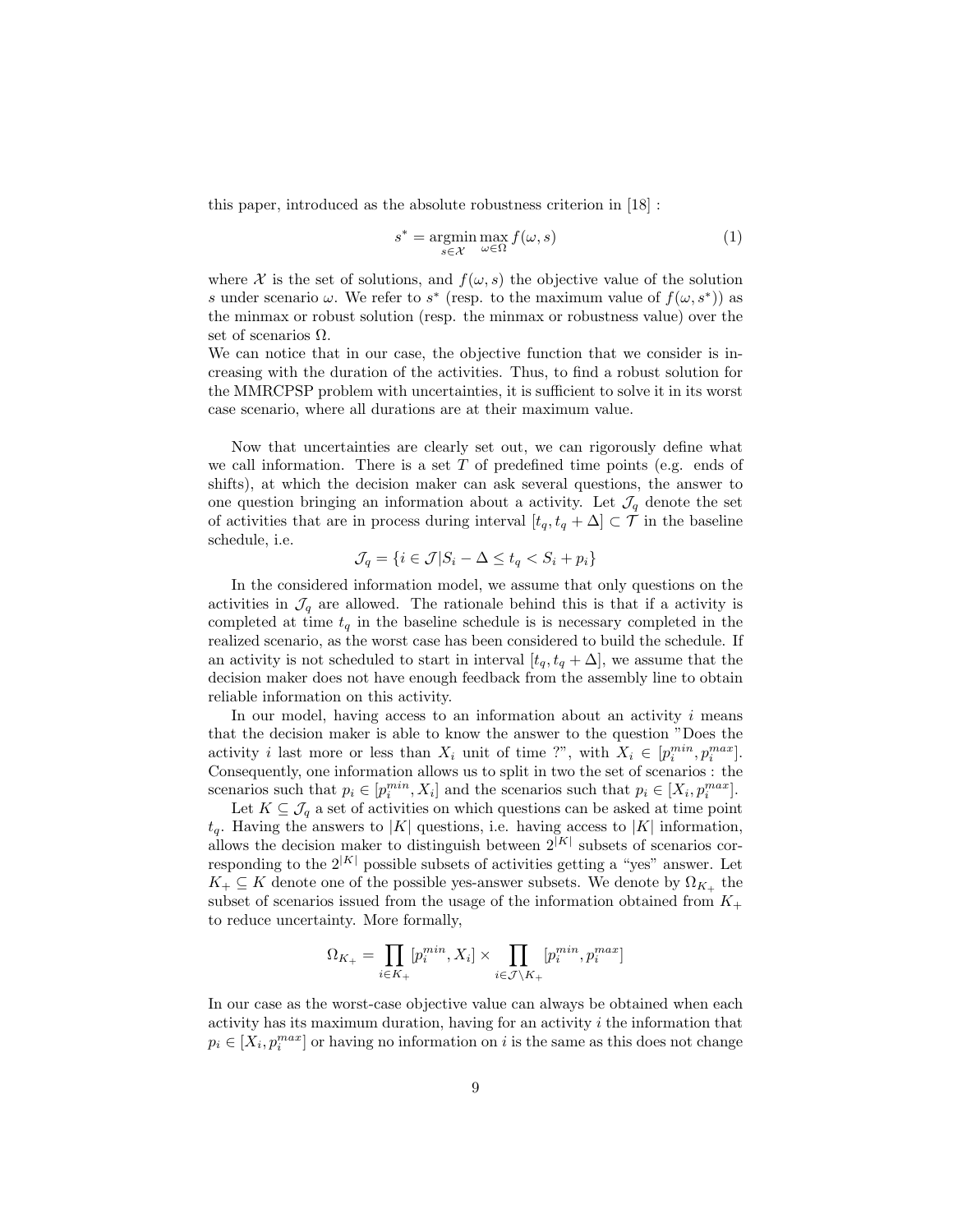the worst case. One could note that using these notations we have that if  $K_{+}$ and  $K'_{+}$  denote two sets of information about uncertainties over a set of scenarios  $\Omega$  then  $K_+ \subset K'_+ \Leftrightarrow \Omega_{K'_+} \subset \Omega_{K_+}$  and, more generally,  $\Omega_{K_+ \cup K'_+} = \Omega_{K_+} \cap \Omega_{K'_+}$ .

In the examples and experiments, we will take  $\Delta = 0$  and  $X_i = \lceil 0.8p_i^{max} \rceil$ .

Let us illustrate these notions on example 2.1 at time  $t_1 = 5$  and the baseline schedule  $S^0$ . The decision maker is allowed to ask questions on  $\mathcal{J}_1 = \{1, 2\}$  as these two activities are in process in  $t_1$  according to  $S^0$ . Taking as mentioned  $X_i = [0.8p_i^{\text{max}}]$ , we obtain  $X_1 = 5$  and  $X_2 = 8$ . Let us take  $K = \{1, 2\}$ . Considering the possible yes-answer subsets  $K_+ = \{1\}, K'_+ = \{2\}, K''_+ = \{1,2\},\$ we can distinguish between the 4 scenarios  $\Omega_{\{1\}} = [1, 5] \times [1, 10]$ ,  $\Omega_{\{2\}} = [1, 8] \times$ [1, 8],  $\Omega_{\{1,2\}} = [1, 5] \times [1, 8]$  and  $\Omega_{\emptyset} = \Omega = [1, 8] \times [1, 10]$ .

We can check that  $\Omega_{\{1,2\}} \subset \Omega_{\{1\}}, \Omega_{\{1,2\}} \subset \Omega_{\{2\}}$  and that  $\Omega_{\{1,2\}} = \Omega_{\{1\}} \cap$  $\Omega_{\{2\}}$ .

#### 4.2 Scheduling model: the robust MMRCPSP

The problem we address in this paper deals with the optimisation of resource utilisation for activity scheduling on an aeronautical assembly line [7, 8]. In this problem each activity is subject to precedence constraints, time-lag constraints and has several possible modes, which can make its use of the different resources vary. Several resources are at stake: the resources of areas that will be represented by limited cumulative constraints, and human resources, which correspond to operators with different skills. As already explained, the objective is to minimise the sum of the maximum use of each type of operators inside each interval defined by two consecutive decision time points. As stated in [8], the industrial problem under study can be modeled as a multi-mode resource-constrained project scheduling problem (MMRCPSP) with a resource investment objective, such as in [12]. This problem is known to be NP-Hard [15].

There is a set of activities  $\mathcal J$  and a set of resources  $\mathcal R$ . Each activity  $i \in \mathcal J$ is associated with a set  $\mathcal{M}_i$  of modes such that a mode  $m \in \mathcal{M}_i$  for an activity  $i \in \mathcal{J}$  defines the activity duration  $p_{i,m}$  and the amount  $b_{i,k,m}$  that the activity requires on resource  $k \in \mathcal{R}$ . We have a discrete time horizon H with special so-called decision time points  $T \subset H$  with  $H = \{0, \ldots, |H|\}$  and  $T = \{t_0 =$  $1, \ldots, t_1, t_{|T|} = |H|$ . The set of resources R comprise two distinct subsets: the subset of investment resources  $\mathcal{R}^{I}$ , for which the peak usage must be minimised inside each decision interval and the subset of standard renewable resources  $\mathcal{R}^{\rho}$ , each being associated with a capacity  $B_k$  that cannot be exceeded. There is a set of precedence constraints E.

By defining decision variable  $S_i$ ,  $\forall i \in \mathcal{J}$ , which gives the start time of each activity  $i \in \mathcal{J}$  and  $m_i \in \mathcal{M}_i$ , which gives the mode selected for activity  $i \in \mathcal{J}$ , the MMRCPSP with resource investment objective can be formally stated as follows.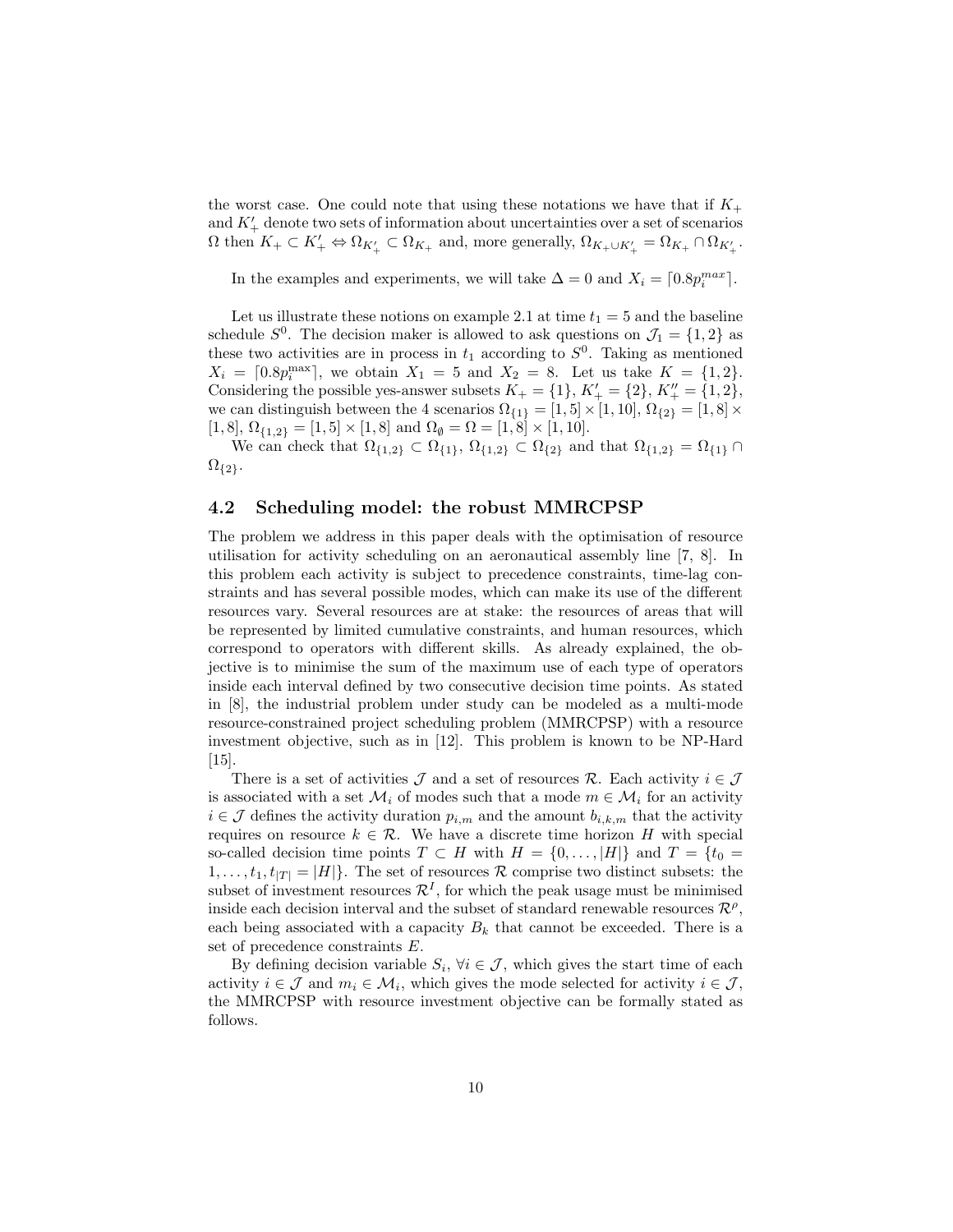$$
\min \quad z = \sum_{k \in \mathcal{R}^I} \sum_{q=1}^{|T|} \max_{\tau \in t_{q-1}}^{t_q - 1} R_{k,\tau} \tag{2}
$$

$$
\text{s. t.} \quad S_j - S_i \ge p_{i, m_i} \qquad \qquad \forall (i, j) \in E \qquad (3)
$$

$$
R_{k,\tau} = \sum_{i \in \mathcal{J}, \tau \in [S_i; S_i + p_{i,m_i} - 1]} b_{i,k,m_i} \qquad \forall k \in \mathcal{R}, \forall \tau \in H \qquad (4)
$$

$$
R_{k,\tau} \leq B_k \qquad \qquad \forall k \in \mathcal{R}^{\rho}, \forall \tau \in H \qquad (5)
$$

$$
S_i \in H \qquad \qquad \forall i \in \mathcal{J} \qquad (6)
$$

$$
m_i \in \mathcal{M}_i \qquad \qquad \forall i \in \mathcal{J} \qquad (7)
$$

The objective (2), to be minimised is equal to the sum on each resource of the maximal peaks inside each interval. Constraints (3) are standard precedence constraints. Constraints (4) computes, for each resource  $k \in \mathcal{R}^{I}$  the total usage  $R_{k,\tau}$  at each time  $\tau \in H$ . For standard renewable resources, constraints (5) prevent the resource usage to exceed the resource capacity. Constraints (6,7) give the variable domains.

About uncertainty modeling and given the fact that activities have multiple modes, we now consider that  $p_{i,m}^{min}$  is the minimum activity duration in mode m while  $p_{i,m}^{max}$  is its maximum duration in mode m. Consequently, the set of scenarios  $\Omega$  is the set of matrices  $(p_{i,m})_{j\in\mathcal{J},m\in\mathcal{M}_i}$  where  $p_{i,m}\in[p_{i,m}^{min},p_{i,m}^{max}].$ 

Consider now an MMRCPSP instance  $I_{\Omega}$  obtained by fixing  $p_{i,m} = p_{i,m}^{max}$ , for each activity  $i \in \mathcal{J}$  and each mode  $m \in \mathcal{M}_i$ . As stated in Section 4.1, the optimal solution to the deterministic MMRCPSP with  $I_{\Omega}$  as input is the same as for the absolute robust problem (1) with  $\mathcal{X} = (3 - 7)$  on instance I subject to uncertainties  $\Omega$ . Let ROBUSTMMRCPSP denotes a procedures that solves the problem taking as input the instance  $I_{\Omega}$  and outputs the solution  $s = ((S_i)_{j \in \mathcal{J}}, (m_i)_{j \in \mathcal{J}}, z).$ 

# 5 Robust scenario partition based on information selection

#### 5.1 Robust scheduling with limited information selection

As explained in Section 2, the industrial context assumes that the decision maker has access to information -which may come with a cost- during the schedule, but the problem of information selection might not be trivial. We propose a way of formalising the information selection problem as an extension of the MMRCPSP model introduced in the previous section. We suppose that we are given an instance of the MMRCPSP, a decision time  $t_q$ , and some characteristics  $\bar{s}$  of the solution computed at the previous decision time point, the set of activities  $K$ from which we can get information at time  $t_q$ , and an integer Q. The objective is to compute a robust solution with a better worst-case guarantee value than  $\bar{s}$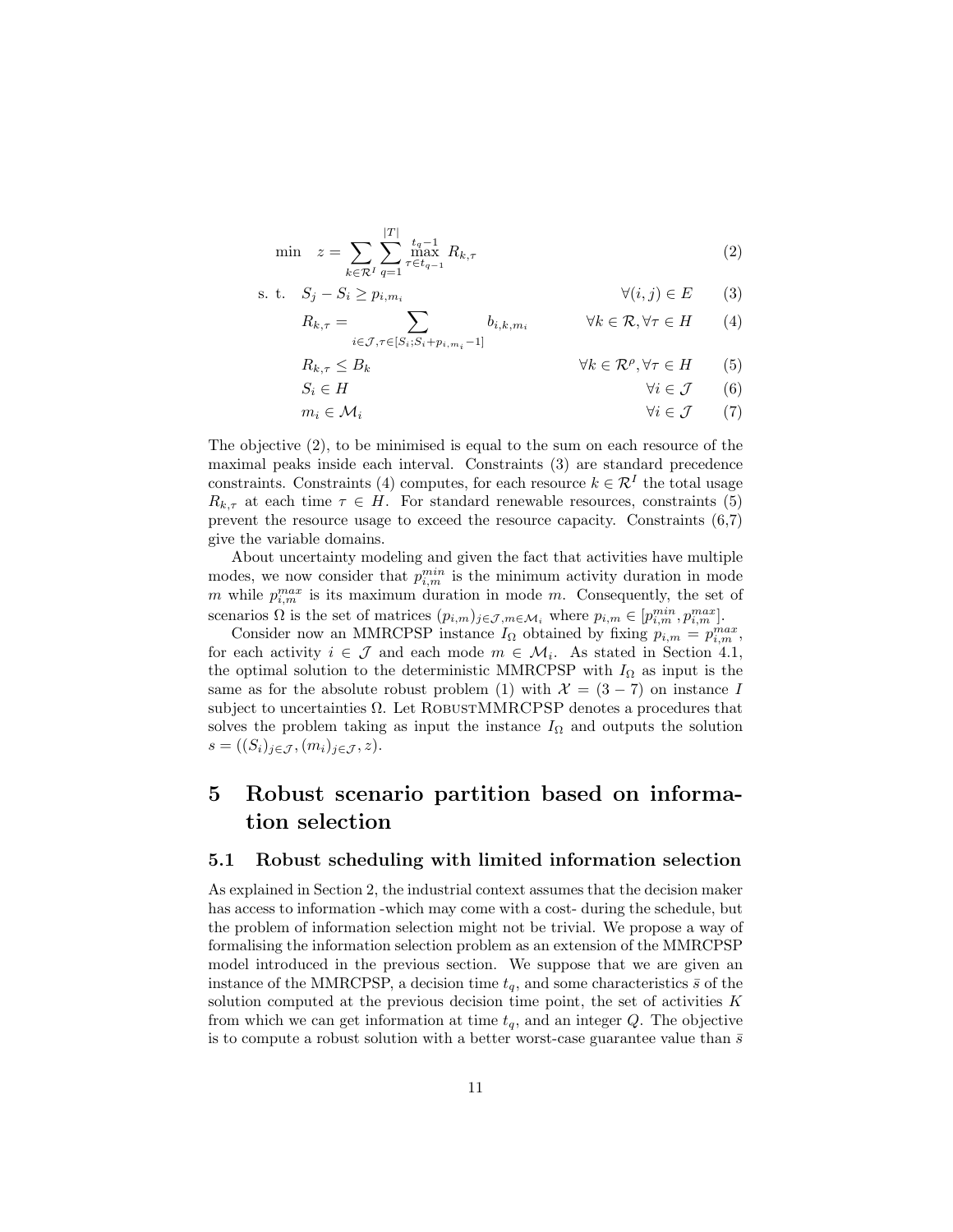using at most Q information from K, i.e. building a yes-answer subset  $K_+ \subseteq K$ with  $|K_+| \leq Q$ . To achieve that we introduce a new scheduling problem. The model extends the MMRCPSP as follows.

For each activity  $i$  in K we define a set of duplicate modes  $\mathcal{M}'_i$  such that  $m' \in \mathcal{M}'_i$  has the same resource requirement as is duplicate  $m \in \mathcal{M}_i$  but a duration equal to  $p_{i,m'} = X_i$ , which is the reduced worst case duration in case of the yes-answer to the question asked for  $i$ . Hence selecting mode  $m'$  for activity  $i \in K$  means that  $i \in K_+$ .

As the previous solution must be fixed before  $t_q$ , we need to that purpose the start times and the resource investment cost before  $t_q$ , given by  $\bar{s}$ , where

$$
\bar{s} = ((\bar{S}_i)_{i \in \mathcal{J}}, \bar{R}, \bar{z})
$$

where  $\bar{S}_i$  denote the previous start time of activity i,  $\bar{R}$  denotes the contribution to the objective function of all intervals in  $[t_0, t_q - 1]$ , and  $\bar{z}$  denote the total objective function value of the previous solution. The problem can now be modeled as the following MMRCPSP:

$$
\min \ \text{leximin} \ (z, |K_+|) \tag{8}
$$

s. t. 
$$
(3-6)
$$

$$
z \ge \bar{R} + \sum_{k \in \mathcal{R}^I} \sum_{\rho=q}^{|T|} \max_{\tau \in t_{\rho-1}}^{\tau_{\rho-1}} R_{k,\tau}
$$
(9)

$$
z \le \bar{z} - 1 \tag{10}
$$

$$
K_{+} = \{ i \in K | m_i \in \mathcal{M}'_i \} \tag{11}
$$

$$
|K_{+}| \le Q \tag{12}
$$

$$
S_i = \bar{S}_i \qquad \qquad \forall i \in \mathcal{J}, \bar{S}_i \le t_q - 1 \qquad (13)
$$

$$
S_i \ge t_q \qquad \qquad \forall i \in \mathcal{J}, \bar{S}_i \ge t_q \qquad (14)
$$

$$
m_i \in \mathcal{M}_i \cup \mathcal{M}'_i \qquad \qquad \forall i \in K \qquad (15)
$$

$$
m_i \in \mathcal{M}_i \qquad \qquad \forall i \in \mathcal{J} \setminus K \qquad (16)
$$

The goal of objective (8) is to choose the smallest subset of information  $|K_+|$ (i.e. the smallest number of selected duplicate modes) that produces the solution with the best objective value z. Constraints  $(9)$  defines the main objective z with a constant part equal to  $R$  and a variable part equal to the resource investment for all intervals in  $[t_q, H]$ . Constraint (10) state that the worst-case objective must be improved by getting information from  $K$ . Constraint  $(11)$  defines the set  $K_{+}$  as the set of selected duplicate modes. Constraint (12) limits the selected number of duplicate modes, i.e. the information  $K_{+}$  used from K under limit Q. Constraints (13) prevent the start times of activities that start before the decision point  $t_q$  to be changed. Constraints (14) prevent an activity that was not planned before  $t_q$  in  $\bar{s}$  to be shifted before decision time  $t_q$ . Constraints (7) in the MMRCPSP are replaced by constraints (15) that state that activities in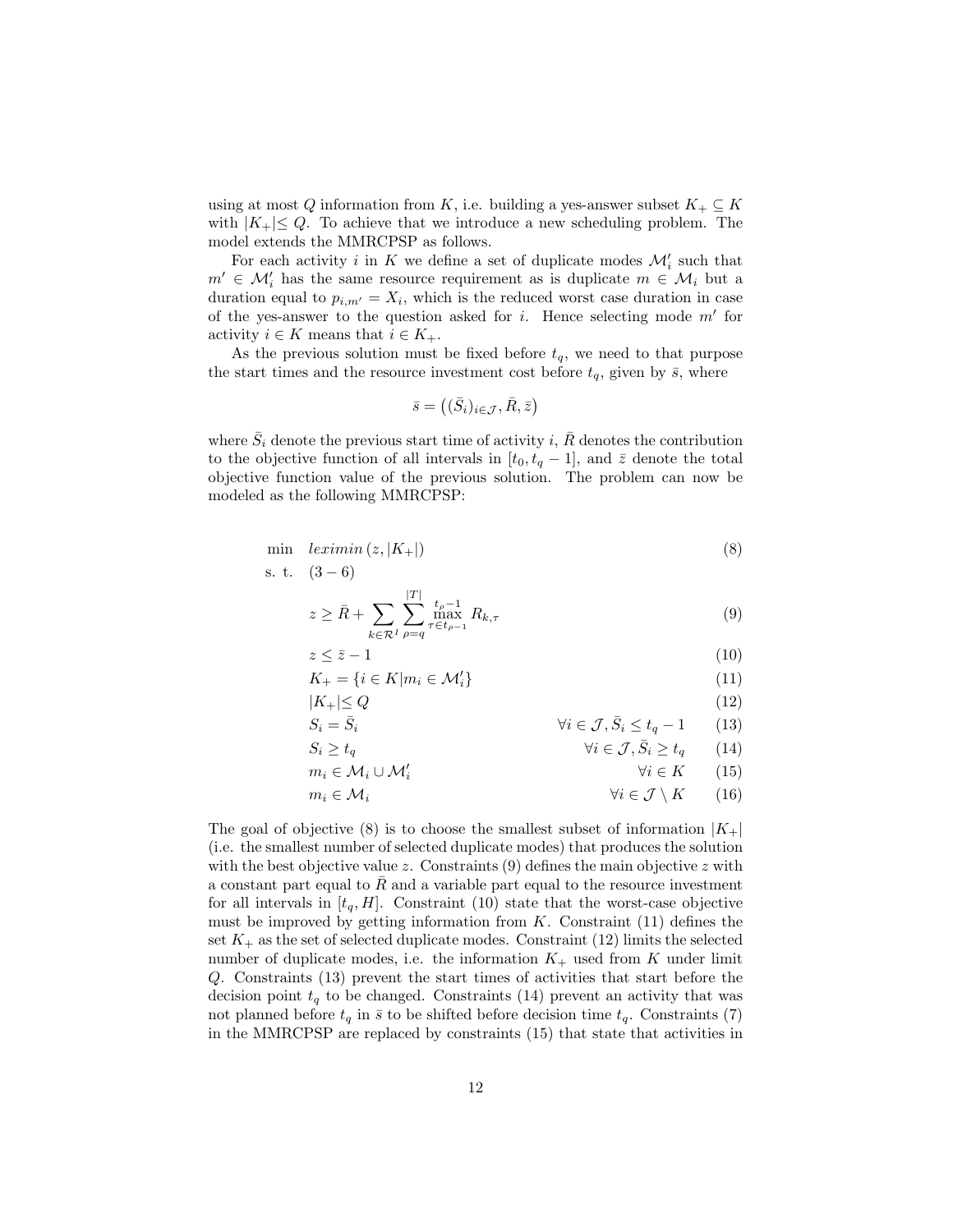K have duplicate modes, and constraints (16) that keep the original mode set of the other activities.

Another way to model constraint (10) is to add a nonrenewable resource that is used exclusively by modes in  $\mathcal{M}'_i$ ,  $i \in K$ . Each mode m requires one unit of this resource, and only  $Q$  of it is available. In both way we can note that the problem is not fundamentally different from the original MMRSPCP and extends it naturally.

We suppose that we have an algorithm, called 1SUBSETSOLUTION, to solve this problem, taking as input an MMRCPSP instances  $I_{\Omega}$  associated with a scenario set  $\Omega$ , the set of activities K available for questions, the maximal number of questions  $Q$ , the previous solution  $\bar{s}$  and the time point  $q$ . The algorithm outputs the new solution s and the used information  $K_{+}$ .

An example of how to apply mode duplication to an instance is given in Example 5.1.

Example 5.1. We consider once again the instance from Example 2.1. We recall that at time  $t_1 = 5$  the decision maker has the possibility to ask two questions, about the duration of activities 1 and 2  $(K = \{1,2\})$ . It follows that activities 1 and 2 have duplicate modes:

$$
\mathcal{M}_1=\{1\}, \mathcal{M}_1'=\{2\}, \mathcal{M}_2=\{1\}, \mathcal{M}_2'=\{2\}
$$

The problem of information selection can be solved by solving, using the described previously, the following instance:

| activities       |  |   |  |  |
|------------------|--|---|--|--|
| modes            |  |   |  |  |
| maximal duration |  |   |  |  |
| Operators 1      |  |   |  |  |
| Operators 2      |  | っ |  |  |

If we run our model with this instance, the solver will return the solution  $S^1$ , with a total of 1 information used  $(K_+ = \{2\})$ 

In the solution of this problem, there are two things of interest: the subset of information that induces a subset of scenarios, and the solution which is robust for this subset of scenarios.

#### 5.2 Robust Partition

The algorithm just presented makes it possible to answer the problem of information selection at a given decision time.

Actually, solving this problem at time point  $t_q$ , we obtain a partition of the set of scenarios  $\Omega$  in two subsets  $\Omega_{K+}$ , on which the obtained solution s minimises the worst-case objective given that at most  $Q$  information are uses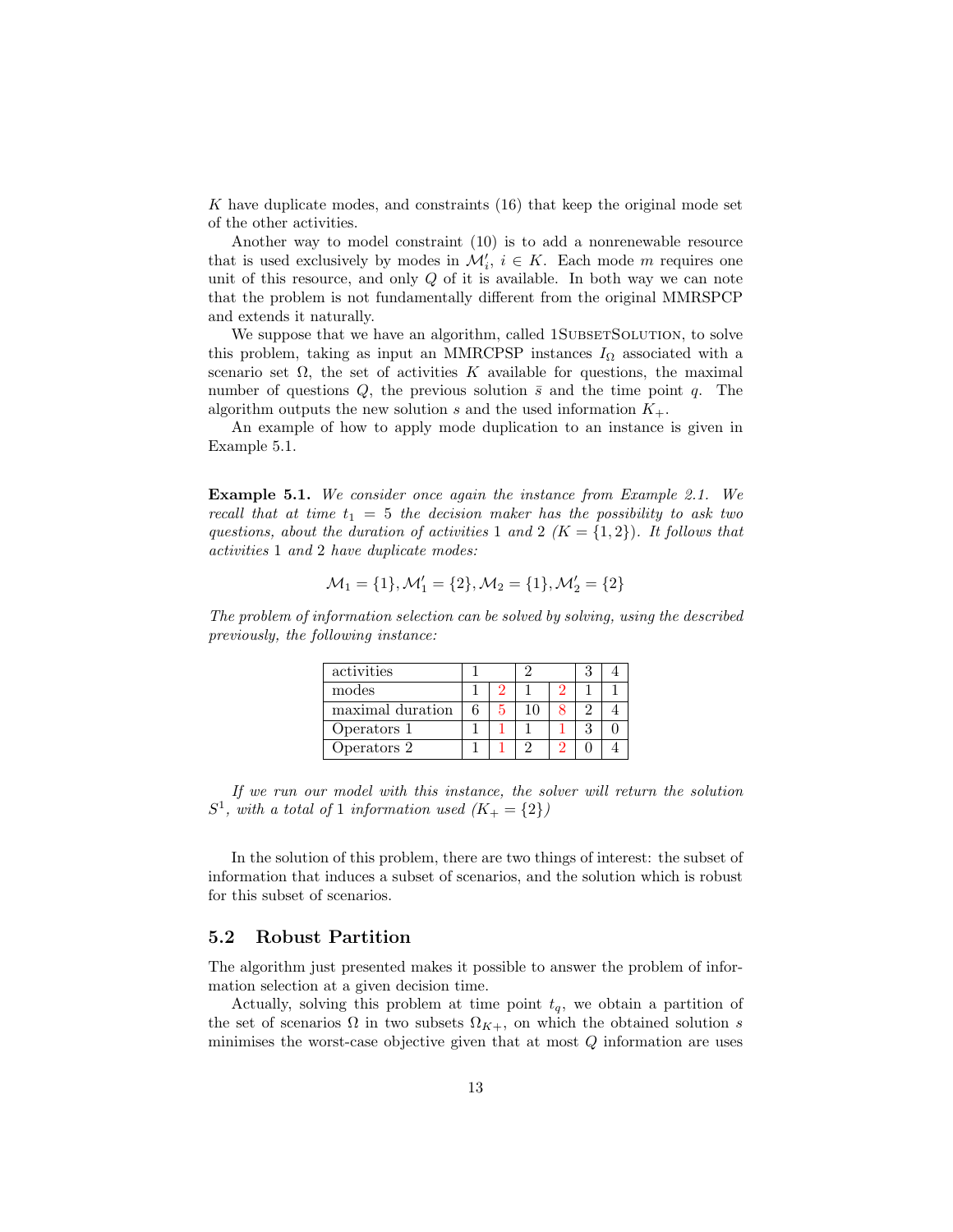and  $\Omega \setminus \Omega_{K+}$  that still contains the global worst case scenario on which previous solution  $\bar{s}$  still minimises the worst-case objective.

However, it could be objected that one answer of this algorithm is far too optimistic, in the sense that the proposed solution is only feasible if the answer to all the selected questions is yes. To overcome this, we propose to use this algorithm several times to enlarge the partition size, adding each time new constraints preventing the use of a subset of questions already selected. Each successive call to this algorithm makes it possible to calculate a different subset of questions and solutions. Now let us suppose that the precedent algorithm is called  $L-1$  times, with L an integer greater than 1. We denote by  $(K^l_+, s^l)_{i=1}^{L-1}$ the set of information and the robust solution returned by the l-th call of the precedent algorithm. Let  $s^0$  denote the initial robust solution for  $\Omega$ . Then each scenario in  $\bigcup_{l=1}^{L-1} \Omega_{K^l_+}$  is covered by at least one solution from  $\{s^l | l = 1, \ldots, L-1\}$ 1}. Moreover, in order to make sure that the same subset of information (or any set it is included in) is not selected at each iteration, the already used sets of information  $K^l_+$  are stored in a list  $\mathcal{K}_+$ .

The constraint

$$
\bigvee_{\kappa_+ \in \mathcal{K}_+} |\{i \in \kappa_+ | m_i \in \mathcal{M}'_i\}| \le |\kappa_+| \tag{17}
$$

is added to the model  $(8-16)$  to guarantee that property, which means that the solution procedure 1SUBSETSOLUTION takes also as input set  $\mathcal{K}_{+}$ .

To build a partition of  $\Omega$ , we have to adjust the  $(\Omega_{K^l_+})_l$  family to satisfy these conditions. By construction, if  $l' < l$  then the solution  $s_{l'}$  has a better worst-case objective value than  $s_l$ . Then the ordered family of subset  $(\Omega_l)_{l=1}^{L-1}$ defined by

$$
\Omega_l = \Omega_{K_+^l} \setminus \bigcup_{l'=1}^l \Omega_{K_+^{l'}} \forall l = 1, \dots, L-1
$$

ensures that for any  $l \leq L-1$ , every scenario in  $\Omega_l$  is covered by exactly one solution –namely  $s^l$ , and that no other solution  $s^{l'}$  has a proven better worst-case guarantee than  $s^l$ . Finally, we can extend the  $(\Omega_l)_l$  family with  $\Omega_L = \Omega \setminus \bigcup_{i=1}^{L-1} \Omega_l$ , and covers its scenarios by the solution  $s^0$ , which is the solution that was implemented until the moment decision  $t_q$ . Now, the family  $(\Omega_m)_{i=1,\dots,L}$  is clearly a partition of  $\Omega$ , and each scenario is covered by one and only one solution from  $(s^{l})_{l=0,...,L-1}$ . One could note that the parameter L bounds the size of the partition. The pseudo code of this algorithm, returning partition  $\mathcal P$  and the associated set of robust solutions  $\mathcal S$  computed for each subset of scenarios in the partition, is shown in Algorithm 1.

Example 5.2. Let us consider the instance from the running example once again, in the same context as in Example 2.1 and 5.1, but this time, we want to compute a robust partition. For the sake of the example, we set  $L = 2$ and  $Q = 1$ . First we solve 1SubsetSolution. The solver finds a solution, and returns  $(K^1_+ = \{2\}, s^1)$ . Consequently, the first subset of the partition  $P$  is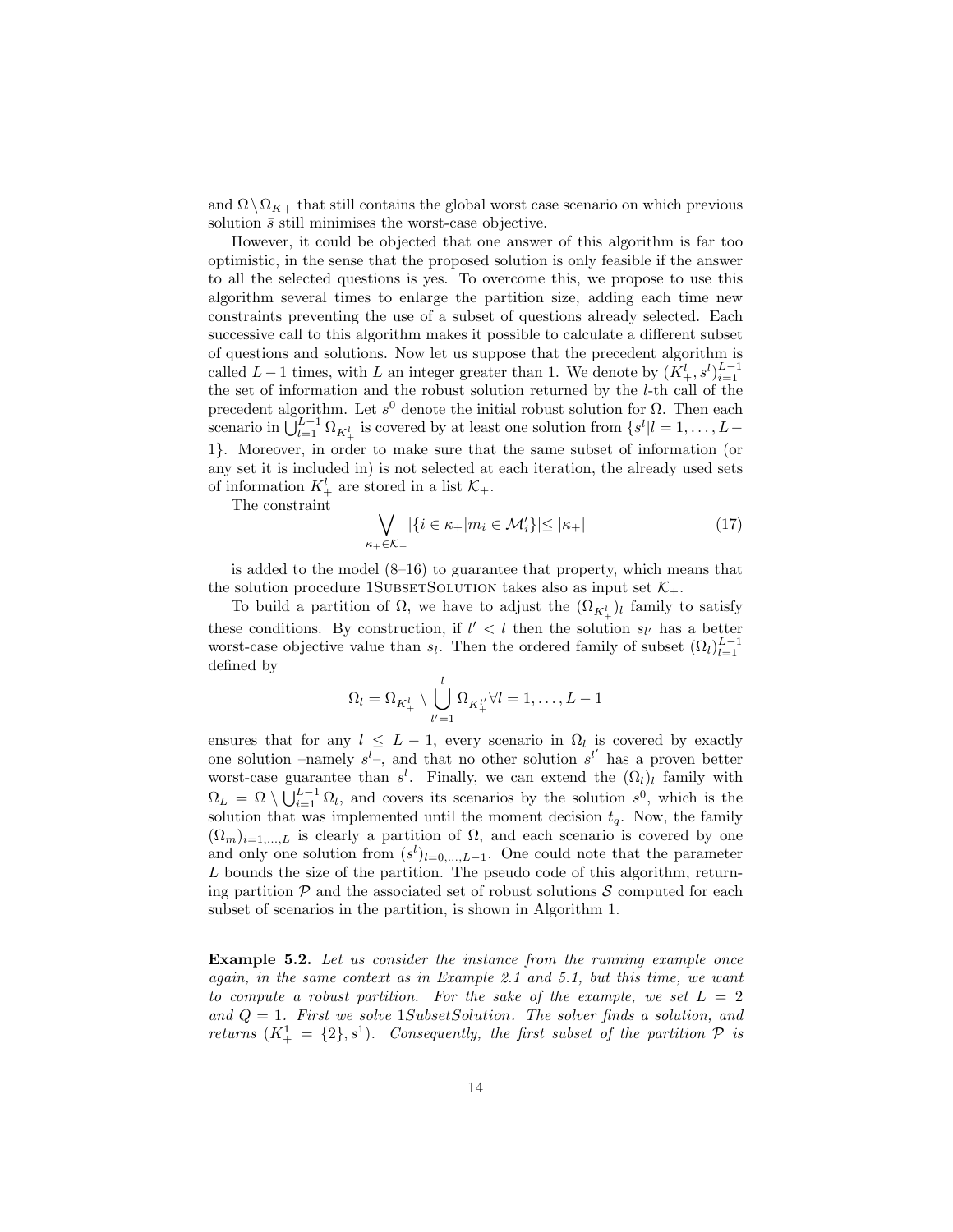$\Omega_{K_+^1} = [1,6] \times [1,8] \times [1,2] \times [1,4]$  and the solution that covers it is  $s^1$ . Since  $L=2,$  we have to complete the partition with the subset of scenarios  $\Omega\backslash\Omega_{K_{1}},$  and cover it with the solution  $s^0$  (the initial robust solution). Finally the algorithm returns  $P = (\Omega_{K_1}, \Omega \setminus \Omega_{K_1})$ , which is clearly a partition of  $\Omega$ , and  $S = (s^1, s^0)$ which were proven to have the best worst case guarantee over the subsets of  $\mathcal P$ in the same order.

#### Algorithm 1 Robust Partition

**Require:** an instance I,  $\Omega$  a set of scenarios,  $s^0$  a robust solution on  $\Omega$ , K a set of activities, a time  $t_q$ ,  $\overline{R}$  the resource investment cost before  $t_q$  and two integers L and Q.  $\mathcal{P} \leftarrow \{\}, \, \mathcal{S} \leftarrow \{\}, \, \mathcal{K}_+ \leftarrow \{\}, \, \bar{s} \leftarrow \left((S_i^0)_{i \in \mathcal{J}}, \bar{R}, z^0\right)$ for  $1 \leq l \leq L-1$  do  $s^l, K^l_+ \leftarrow \text{1SUBSETSOLUTION}(I_\Omega, K, Q, \mathcal{K}_+, \bar{s}, t_q)$ if No solution found then break end if  $\mathcal{S} \leftarrow \mathcal{S} \cup \{s^l\}, \, \mathcal{K}_+ \leftarrow \mathcal{K}_+ \cup \{K_+^l\}, \, \mathcal{P} \leftarrow \mathcal{P} \cup \{\Omega_{K_+^l} \setminus \bigcup_{\Omega_{K_+} \in \mathcal{P}} \Omega_{K_+}\}$ end for  $\mathcal{P} \leftarrow \mathcal{P} \cup \{ \Omega \setminus \bigcup_{\Omega_{K_+} \in \mathcal{P}} \Omega_{K_+} \}$  $\mathcal{S} \leftarrow \mathcal{S} \cup \{s_0\}$ return  $P, S$ 

### 6 Robust Decision Tree

In this section we present the Robust Decision Tree. The idea of such a tree is that at each node, corresponding to a decision point  $t_q$ , we suppose that some information are accessible. With those information we are able to split the set of scenarios and compute a new robust solution for every subset of the partition. The way we compute a "good" partition is introduced in Section 5.2. Figure 5 shows an example of a Robust Decision Tree for the example from Section 2. We assume that the moments of decision, that is to say, the moments when information are available are given. The tree is to be read from top to bottom, and each moment corresponds to a level in the tree, so that going down the tree means going forward in time. This makes it very easy to use for a decision-maker.

The planning starts with the solution from the root. At each decision moment, the decision maker asks the operators the questions (selected in the tree) about the state of the planning. Then they are able to choose the branch corresponding to the answers to the questions, offering a robust continuation to the planning and leading to another node, and so on.

As one can imagine, since building such a tree require to solve multiple times a NP-Hard problem, it takes a very long time. But as the scenarios encapsulate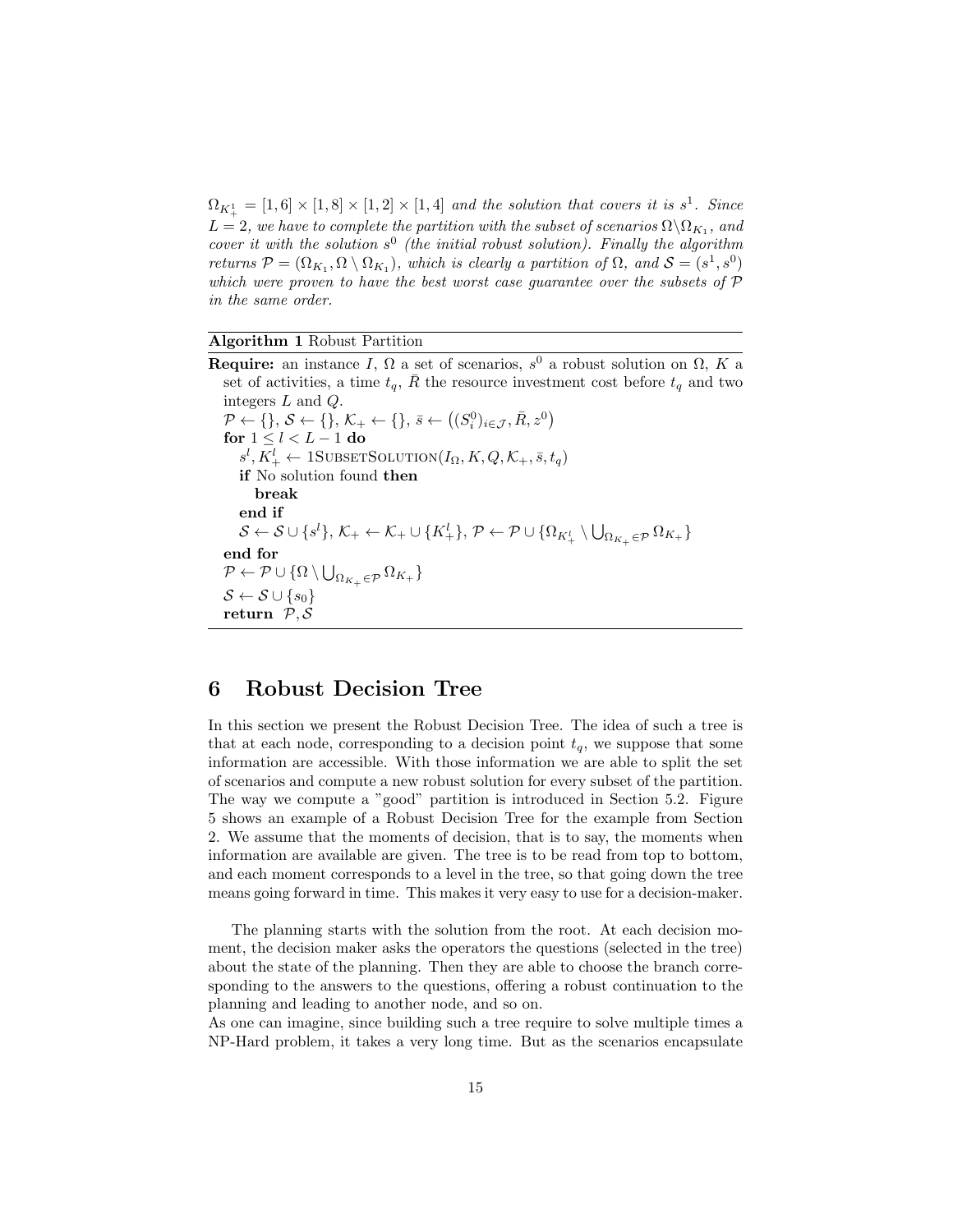

Figure 5: Robust Decision Tree for the example from Section 2.

all the uncertainties, the tree has to be computed only once, in a offline phase. Once it is done, the tree is reusable as long as the uncertainties, and the data of the scheduling problem at stake are unchanged.

It can be noted that the initial robust solution is always in the tree, because the worst case scenario is always "contained" in one of the branches of the tree, and is always feasible, regardless of the current scenario. In the same way, the solution proposed after choosing a branch becomes a new reference solution, which remains equally feasible in the corresponding sub-tree. Thus, if several branches are available after a decision moment, the local robust solution computed at the previous decision node will be the "default" solution. Therefore, whatever the level in the tree, it is necessary that the solutions proposed in the different branches are strictly more interesting than the local robust solution. In our case, "more interesting" means with a better robustness value (i.e. a better minmax value) as explained in section 4.2. By doing this, it follows that by construction, the worst case value can only improve as we go down the tree. In sum, robust decision trees break the conservatism inherent to classical robust approaches while keeping bounds over worst case scenarios.

Moreover, we can derive from these trees a new way to define how critical an activity is. In the classical definition in project scheduling an activity is critical if an increase of its duration necessarily increases the total duration of the project [14]. Here we can adapt this definition to our context: an activity is critical if a decrease of its duration allows the calculation of a better planning. Since it is possible to visualise in advance the questions to be asked at the next decision moment, it is interesting for the decision maker to monitor - if possible - precisely the activities concerned. If these activities are completed faster than the initial estimate, this increases the chances of being in a subset of the scenarios covered by a branch of the tree that significantly improves the worst case of the objective function.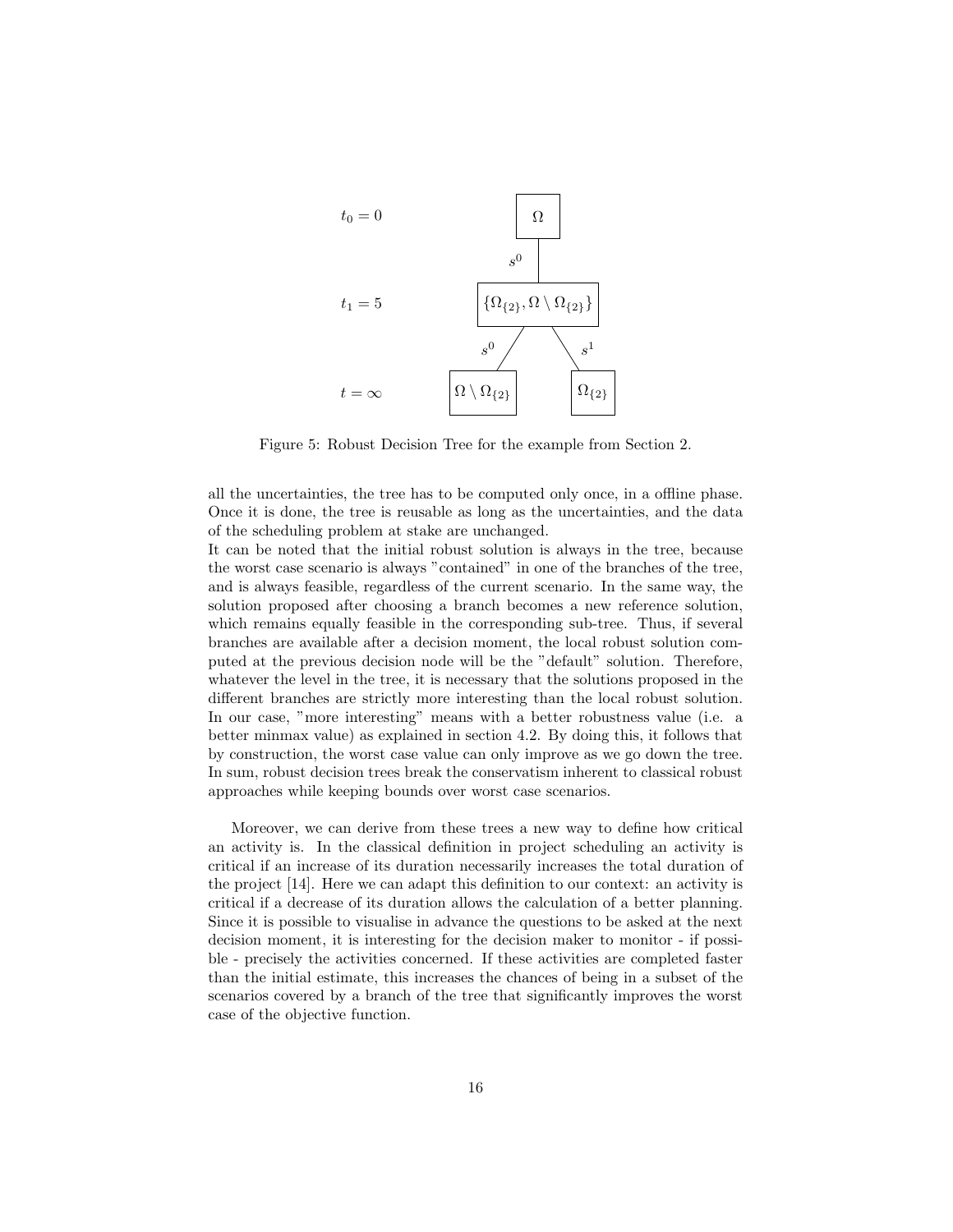

Figure 6: General Idea of a Robust Decision Tree

As explained in Algorithm 2, the construction of the tree is done level by level, each level corresponding to a decision time point  $t<sub>q</sub>$ . The robust decision tree algorithm takes as parameters the list  $(t_q) \in T$  of the decision moments,  $Q$ the maximum number of information that can be used at each node and L the maximum size of the partition calculated at each node by solving the Robust Partition Problem. These parameters limit the size of the tree. The depth of the tree is  $|T|$ , and  $L$  is the maximum branching factor of the tree which makes the total number of nodes in the tree is bounded by  $\frac{L^{(T)+1}-1}{L-1}$ , and the total number of leaves is bounded by  $L^{|T|}$ . Moreover, one could note that since asking a question splits in two the set of scenarios (and more generally if  $m$ questions are asked, the set of scenarios is split in  $2<sup>m</sup>$  subsets), the maximum size of the partition L cannot be greater than  $2^Q$ .

Example 6.1. We illustrate the robust decision tree generation process on a larger example with  $|\mathcal{J}|=10$  activities, 2 investment resources  $\mathcal{R}^I=\{1,2\}$  and 2 renewable resources  $\mathcal{R}^{\rho} = \{3, 4\}$  with capacities  $B = (20, 19)$ . Finally we have the precedence constraints:

 $E = \{(1, 7), (1, 10), (2, 4), (2, 5), (2, 7), (3, 5), (4, 6), (4, 9), (5, 6), (6, 8), (7, 8, (7, 9)\}.$ 

The other instance characteristics are displayed in Table 2.

At the root node, a robust schedule  $s^0$  is computed by taking the maximal duration of each mode as the worst case scenario. A schedule of cost  $74$  is obtained with activity start times  $(2, 1, 0, 3, 5, 9, 8, 16, 12, 9)$  and modes  $(1, 1, 1, 1, 1, 1, 1, 2, 2, 1)$ . The Gantt diagram and the corresponding peaks on the two investment resources are displayed in Figure 7. For sake of conciseness the renewable resource usage is not displayed.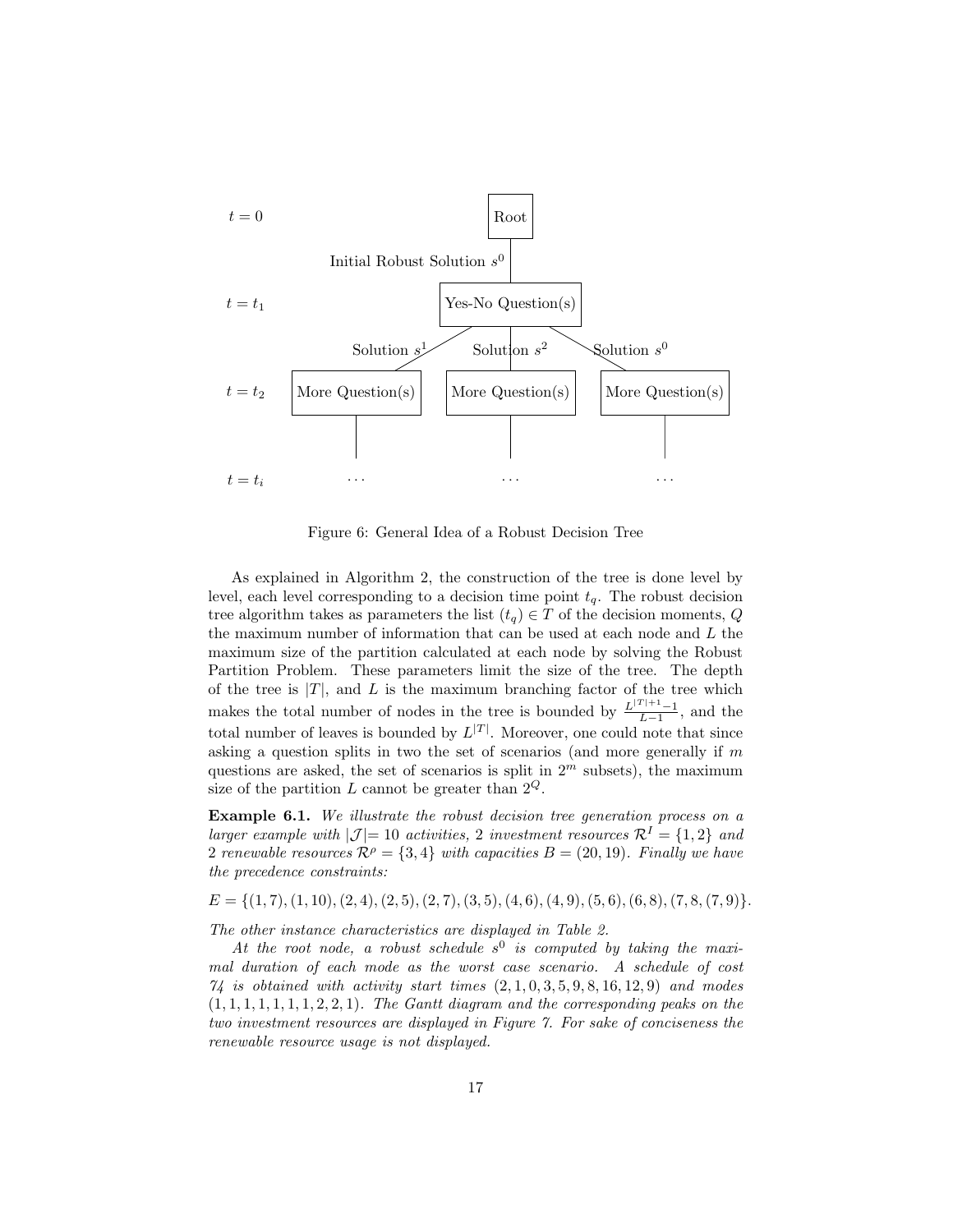| Activity         | mode           | $\overline{p_{i,m}^{min}}$ | $\overline{p_{i,m}^{max}}$ | $b_{i,1,m}$     | $b_{i,\underline{2,m}}$ | $b_{i,3,m}$      | $b_{i,\underline{4,m}}$ |
|------------------|----------------|----------------------------|----------------------------|-----------------|-------------------------|------------------|-------------------------|
|                  | $\mathbf{1}$   | 1                          |                            | 6               | 6                       | $\overline{6}$   | 0                       |
| $\mathbf{1}$     | $\overline{2}$ | $\overline{2}$             | 4                          | 4               | 3                       | $\overline{5}$   | $\boldsymbol{0}$        |
|                  | 3              | $\overline{4}$             | 9                          | 4               | $\mathbf{1}$            | $\mathbf{1}$     | $\overline{0}$          |
|                  | $\overline{1}$ | $\overline{1}$             | $\overline{1}$             | $\overline{6}$  | $\overline{6}$          | $\overline{0}$   | $\overline{9}$          |
| $\overline{2}$   | $\overline{2}$ | 3                          | 6                          | 5               | 6                       | $\overline{0}$   | 7                       |
|                  | 3              | $\overline{4}$             | 9                          | 4               | 5                       | $\overline{0}$   | $\overline{2}$          |
|                  | $\mathbf{1}$   | $\mathbf{1}$               | $\overline{1}$             | $\overline{8}$  | $\overline{5}$          | $\overline{7}$   | $\overline{0}$          |
| $\sqrt{3}$       | $\overline{2}$ | 3                          | $\overline{6}$             | $\overline{5}$  | $\overline{4}$          | $\overline{5}$   | $\boldsymbol{0}$        |
|                  | 3              | $\overline{4}$             | $\overline{9}$             | 4               | 3                       | $\boldsymbol{0}$ | $\boldsymbol{6}$        |
|                  | $\mathbf{1}$   | $\overline{2}$             | $\overline{5}$             | $\overline{5}$  | $\overline{5}$          | $\overline{8}$   | $\boldsymbol{0}$        |
| $\,4\,$          | $\overline{2}$ | $\overline{4}$             | 8                          | $\overline{5}$  | $\overline{4}$          | $\overline{0}$   | 3                       |
|                  | 3              | $\overline{4}$             | 8                          | 3               | $\overline{4}$          | $\overline{0}$   | $\overline{6}$          |
|                  | $\mathbf{1}$   | $\overline{2}$             | $\overline{4}$             | $\overline{6}$  | $\overline{7}$          | $\overline{0}$   | $\overline{7}$          |
| $\bf 5$          | $\overline{2}$ | $\overline{2}$             | $\overline{5}$             | $\overline{6}$  | $\overline{5}$          | 7                | $\boldsymbol{0}$        |
|                  | 3              | $\overline{4}$             | 9                          | 5               | 4                       | $\boldsymbol{0}$ | 5                       |
|                  | $\overline{1}$ | $\overline{3}$             | $\overline{7}$             | $\overline{3}$  | $\overline{4}$          | $\overline{7}$   | $\overline{0}$          |
| $\,6$            | $\overline{2}$ | $\overline{4}$             | $\overline{9}$             | 3               | 3                       | $\overline{5}$   | $\boldsymbol{0}$        |
|                  | 3              | $\overline{5}$             | 10                         | $\overline{2}$  | $\mathbf{1}$            | $\overline{0}$   | 6                       |
|                  | $\mathbf{1}$   | $\overline{2}$             | 4                          | $\overline{5}$  | $\overline{4}$          | $\overline{7}$   | $\overline{0}$          |
| $\overline{7}$   | $\overline{2}$ | 3                          | 6                          | 5               | 4                       | $\overline{0}$   | 7                       |
|                  | 3              | 3                          | 7                          | 4               | 3                       | $\,6$            | $\boldsymbol{0}$        |
|                  | $\mathbf{1}$   | $\overline{3}$             | $\overline{7}$             | $\overline{2}$  | $\overline{7}$          | $\boldsymbol{0}$ | $\overline{1}$          |
| 8                | $\overline{2}$ | 3                          | 7                          | 3               | 6                       | $\overline{4}$   | $\overline{0}$          |
|                  | 3              | $\overline{4}$             | 9                          | $\overline{2}$  | $\overline{5}$          | 3                | $\overline{0}$          |
|                  | $\mathbf{1}$   | $\overline{2}$             | $\overline{5}$             | $\overline{10}$ | 7                       | $\overline{2}$   | $\boldsymbol{0}$        |
| $\boldsymbol{9}$ | $\overline{2}$ | $\overline{2}$             | $\overline{5}$             | 10              | 7                       | $\boldsymbol{0}$ | $\overline{6}$          |
|                  | 3              | $\overline{5}$             | 10                         | 10              | $\boldsymbol{6}$        | $\overline{2}$   | $\boldsymbol{0}$        |
|                  | $\overline{1}$ | $\overline{1}$             | $\overline{2}$             | $\overline{2}$  | $\overline{6}$          | $\overline{0}$   | $\overline{7}$          |
| $10\,$           | $\overline{2}$ | $\overline{4}$             | 8                          | $\overline{2}$  | $\overline{5}$          | $\overline{0}$   | $\overline{4}$          |
|                  | 3              | $\overline{5}$             | 10                         | $\mathbf{1}$    | $\overline{5}$          | $\boldsymbol{6}$ | $\overline{0}$          |

Table 2: A 10-activity MMRCPSP instance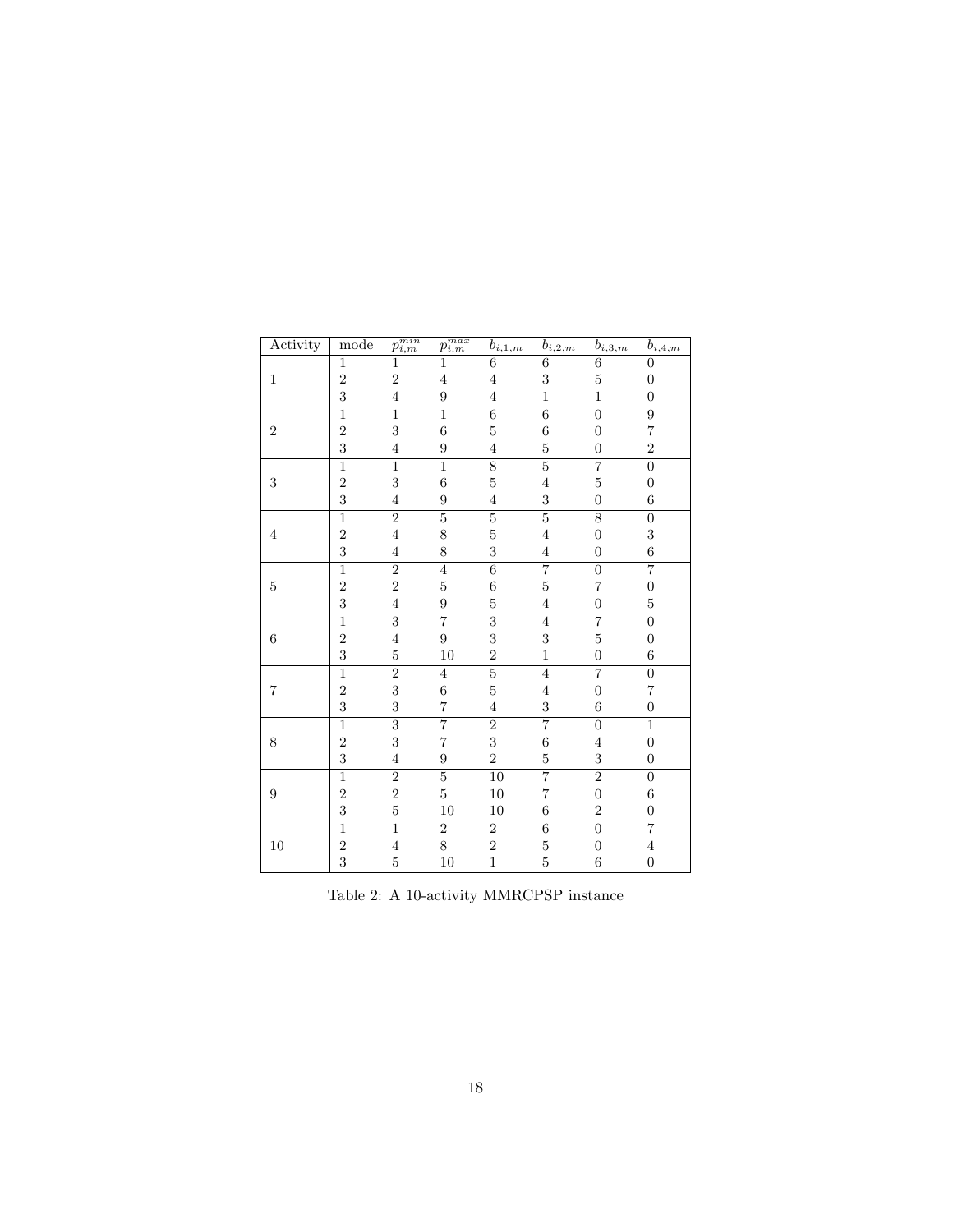Algorithm 2 Robust Decision Tree

**Require:** an instance I,  $\Omega$  a set of scenarios, and two integers L and Q.  $s \leftarrow \text{RobustRCPSP}(I_{\Omega})$ create robust decision tree  $\mathcal T$  with root node  $(\Omega, s, 0)$ initialize node queue  $\mathcal{Q} \leftarrow (\Omega, s, 0)$ for  $1 \leq q < |T|$  do  $\mathcal{Q}' \leftarrow \{\}$ while  $Q$  is not empty do dequeue node  $(\Omega, s, \overline{R})$  from  $\mathcal Q$  $K \leftarrow \{j \in \mathcal{J} | S_i < t_q < S_i + p_{i, m_i} \}$  $\bar{R}' \leftarrow \bar{R} + \sum_{j \in R^I} \max_{\tau=t_{q-1}}^{t_q-1} R_{k,\tau}$  $\mathcal{P}, \mathcal{S} \leftarrow \text{RobUSTPARTITION}(I, \Omega, s, K, t_q, \bar{R}', L, Q)$ while  $P$  is not empty do pop scenario set  $\Omega'$  from  $\mathcal P$  and solution s' from  $\mathcal S$ add node  $(\Omega', s', \overline{R}')$  to the children of  $(\Omega, s, \overline{R})$  in T enqueue  $(\Omega', s', \overline{R}')$  in  $\mathcal{Q}'$ end while end while  $\mathcal{Q} \leftarrow \mathcal{Q}'$ end for return T



Figure 7: Robust solution  $s^0$  of value 74 at root node  $\Omega$   $(t_0 = 0)$ 

Jumping to the first decision point  $t_1 = 5$ , the set of activities on which information can be obtained is  $K = 4, 5$ . Taking again  $Q = 1$  and  $L = 2$ , all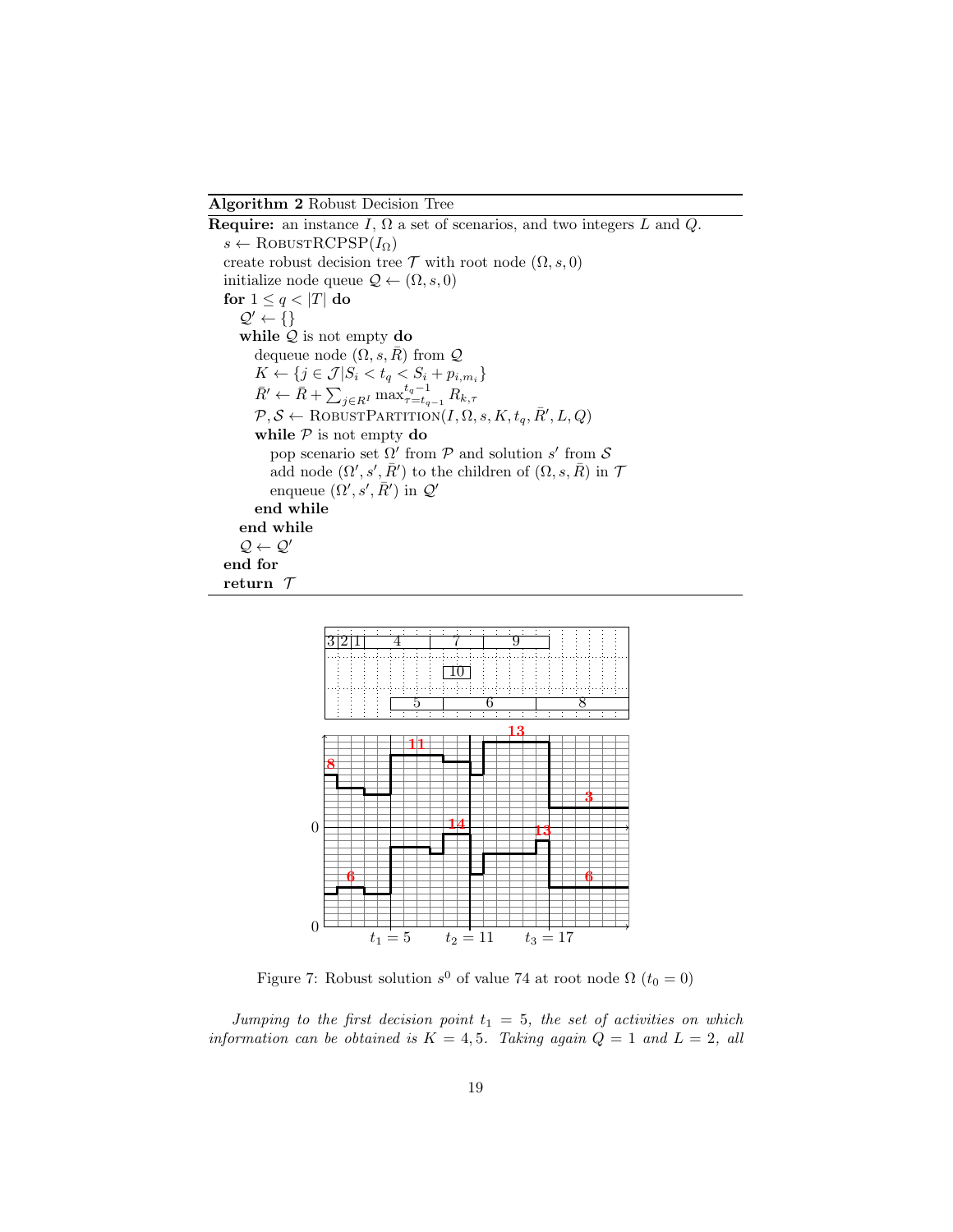the modes of these activities are duplicated and the robust partition problem is solved. The best way found of improving the solution is to obtain information from activity set  $K_+^1 = \{5\}$  with a reduced maximal solution  $p_{5,2}^{max} = 2$  in mode 2 (scenario set  $\Omega_5$ ), which allows to switch to the solution s<sup>1</sup> of value 70 represented in Figure 8. The updated mode assignment is  $(1, 1, 1, 1, 2, 1, 1, 1, 1, 1)$ . Note that the initial mode of activity 5 can be still changed (from mode 1 to mode 2) as the activity is not already started. This gives the left child node identified by  $\Omega_5$ ,  $t_1 = 5$  and  $s^1$ . As  $L = 2$ , the right child considers all scenarios for which  $p_{5,1}^{min} = 3$ ,  $p_{5,2}^{min} = 3$  and  $p_{5,3}^{min} = 6$ , i.e. activity 5 will not be finished at 80% of its initial planned duration in any of its modes  $(\Omega \setminus \Omega_{\{5\}})$ , which is covered by solution  $s^0$ .



Figure 8: Robust solution  $s^1$  of value 70 at node  $\Omega_5$   $(t_1 = 5)$ 

The left and right nodes are pushed in Q and node  $(\Omega_{\{5\}}, t_1, s^1)$  is popped for decision point  $t_2 = 11$ . The set of activities on which information can be obtained is  $K = \{6, 9\}$  and the robust partition problem selects  $K_+^1 = \{9\}$  with a reduced duration of  $p_{9,2}^{max}$  in mode 2 (scenario set  $\Omega_{\{5,9\}}$ ). As previously, we had  $S9 = t_2$  so mode of 9 can be changed. The obtained solution  $s^2$  is displayed in Figure 9. The new assigned modes are  $(1, 1, 1, 1, 2, 1, 1, 2, 2, 1)$ . This gives left child  $(\Omega_{\{5,9\}}, t_2, s^2)$ . The right child considers the remaining scenarios for which the duration of activity 9 is larger than 80% of its initial duration  $(\Omega_{\{5\}} \setminus \Omega_{\{9\}}, t_2, s^1)$ . Both nodes are pushed into Q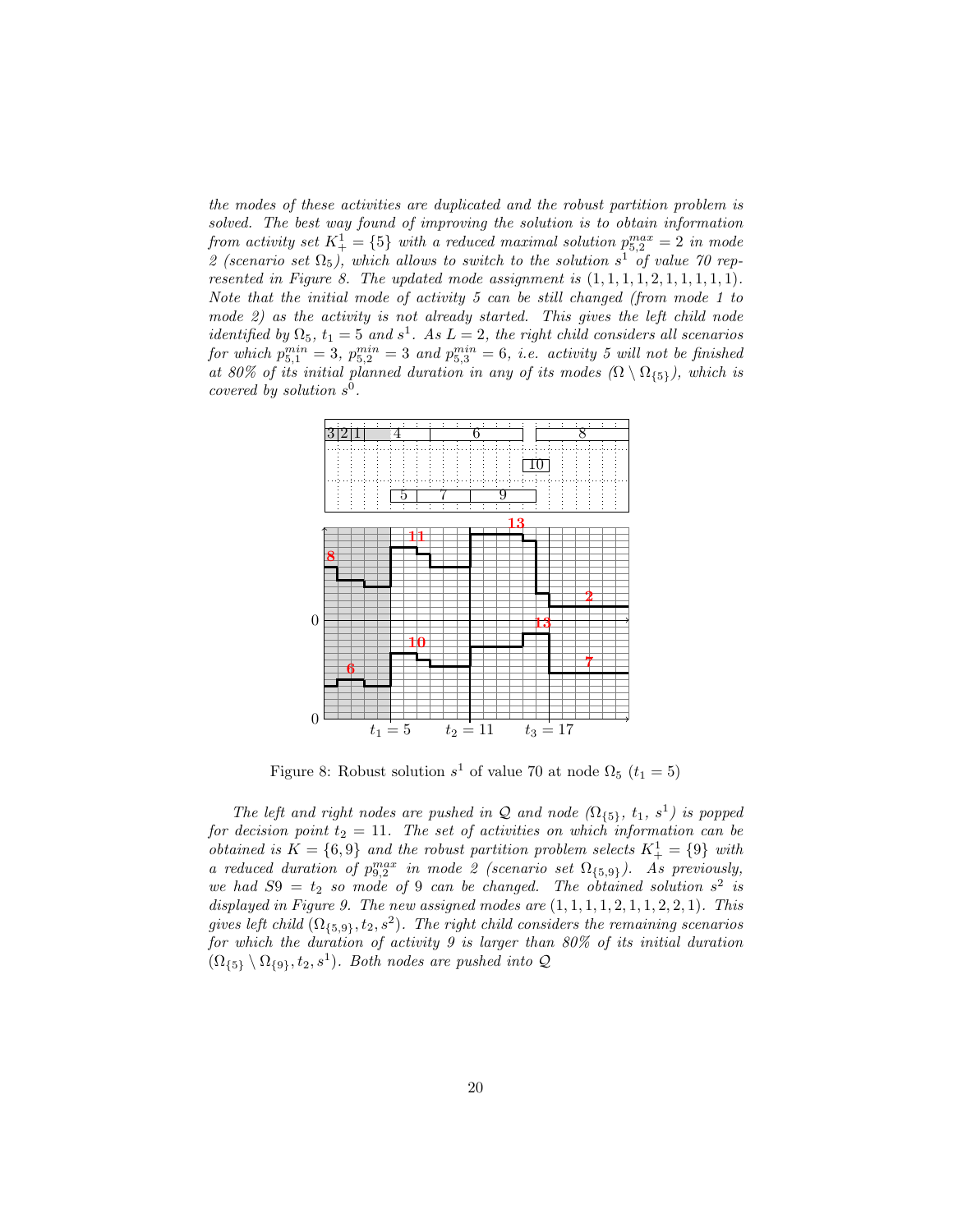

Figure 9: Robust solution  $s^2$  of value 68 at node  $\Omega_{5,9}$   $(t_2 = 11)$ 

The process is iterated, generating the robust decision tree displayed in Figure 10. When node  $(\Omega_{\{5,9\}}, t_2, s^2)$  is popped at  $t_3 = 17$ , no scenario partition can improve the current solution as only activity  $8$  starts its processing at  $t_3$ . So only one child is generated. Similarly for all popped right nodes, no other solution improvement can be reached. Finally the robust decision tree has 9 nodes, allowing to switch to better solutions at  $t_1$  and  $t_2$  according to scenario partition  $\Omega_{\{5,9\}}, \Omega_{\{5\}} \setminus \Omega_{\{9\}}, \Omega \setminus \Omega_{\{5\}}$ . Using only information from 2 activities, the robust decision tree reaches, for the considered scenario partitions, a gain of up to 8.10% on the objective function value.

## 7 Experimentation

#### 7.1 Instances

In order to test our decision trees, we built our own instances based on the MMRCPSP instances from the PSPLIB [23]. In particular we were interested in the J10 and J30 instances. These two sets differ from each other by two parameters, shown in the following table:

| Set.                 | $J_{10}$ | $J_{30}$ |
|----------------------|----------|----------|
| Number of act. $(N)$ | 10       | 30       |
| Network Compl. $(C)$ |          |          |

The number of activities is self explanatory, and the network complexity is the average number of non-redundant arcs per node in the precedence graph.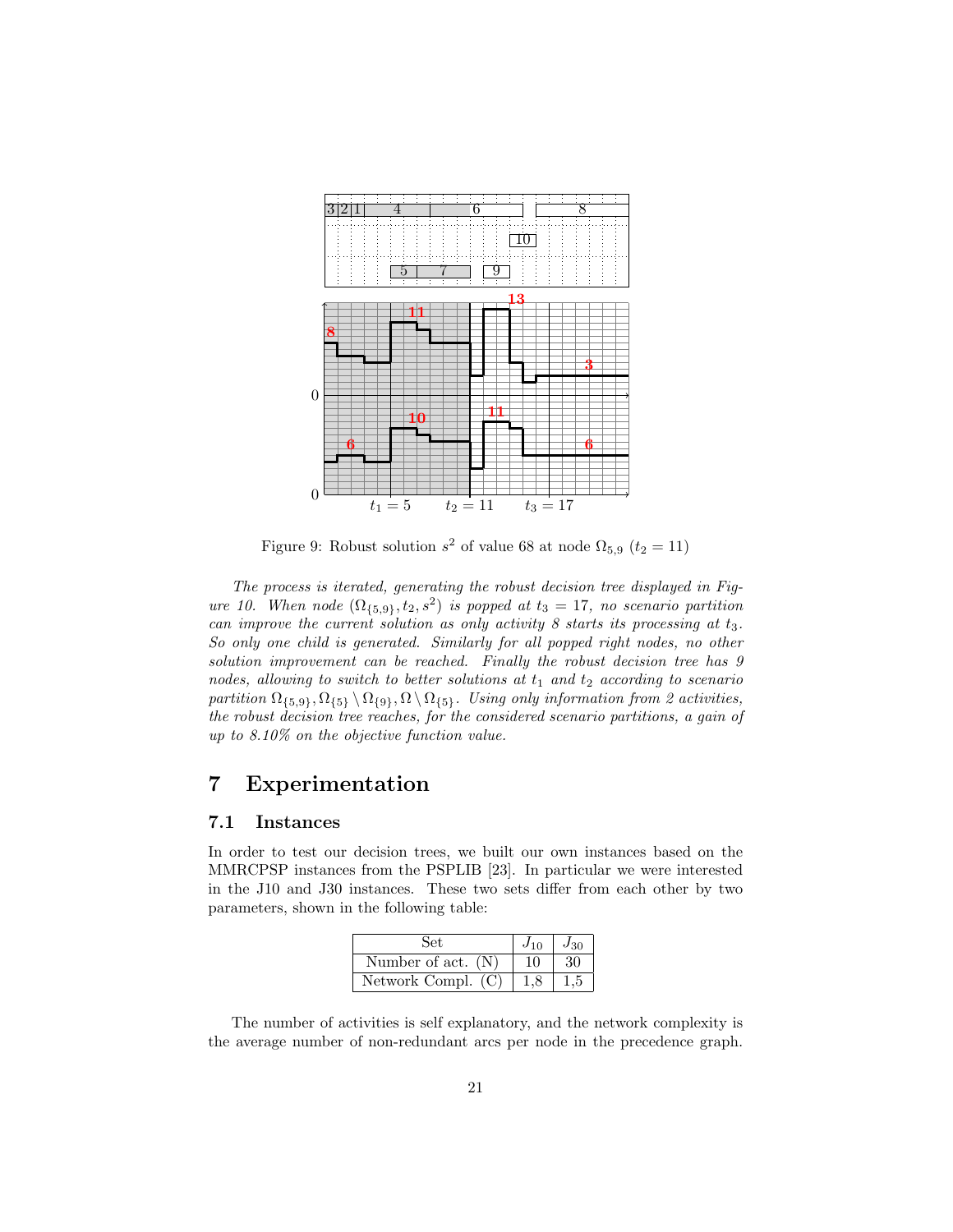

Figure 10: Robust Decision Tree for the 10-activities example

One could note that the overall problem complexity is not monotonous with respect to this parameter: when this parameter is very high (very few feasible solutions) or very low (many feasible solutions) search trees based methods tend to give good results, whereas an average value of this parameter tends to create difficult instances. All the details concerning the parameters used to generate these instances can be found in [17] and in [23]. To build our instances, we had to slightly modify those from the PSPLIB. These instances considered two types of resources, renewable and non-renewable. We chose to consider renewable resources as our  $\mathcal{R}^{\rho}$  resources, keeping the same capacities as in the original instance. As for the non-renewable resources of the original instance, we change their semantics and consider them them as the investment resources  $\mathcal{R}^{I}$  for our problem. The idea behind the structure of the PSPLIB instances is that activities have several modes, and the more a mode uses the non-renewable resource, the shorter the duration of the activity. So to minimise the makespan (makespan) of the project, one of the difficulties of the problem is to choose which activities will be executed with a mode using a lot of non-renewable resources. In our case, the makespan of the project is constrained. We therefore use the best solutions uploaded to PSPLIB to fix our makespan. Finally, to generate the uncertainty intervals we considered that if the duration of an activity *i* was initially  $\hat{p}_i$ , the uncertainty interval for this duration is  $[0.6\hat{p}_i, \hat{p}_i]$ . Thus, even in the worst case scenario where all activities last their maximum duration, we are certain that there exist a feasible solution.

For each instance, we generated 100 scenarios, under each of the following probability distributions:

• Uniform distribution (U): all scenarios are equally possible.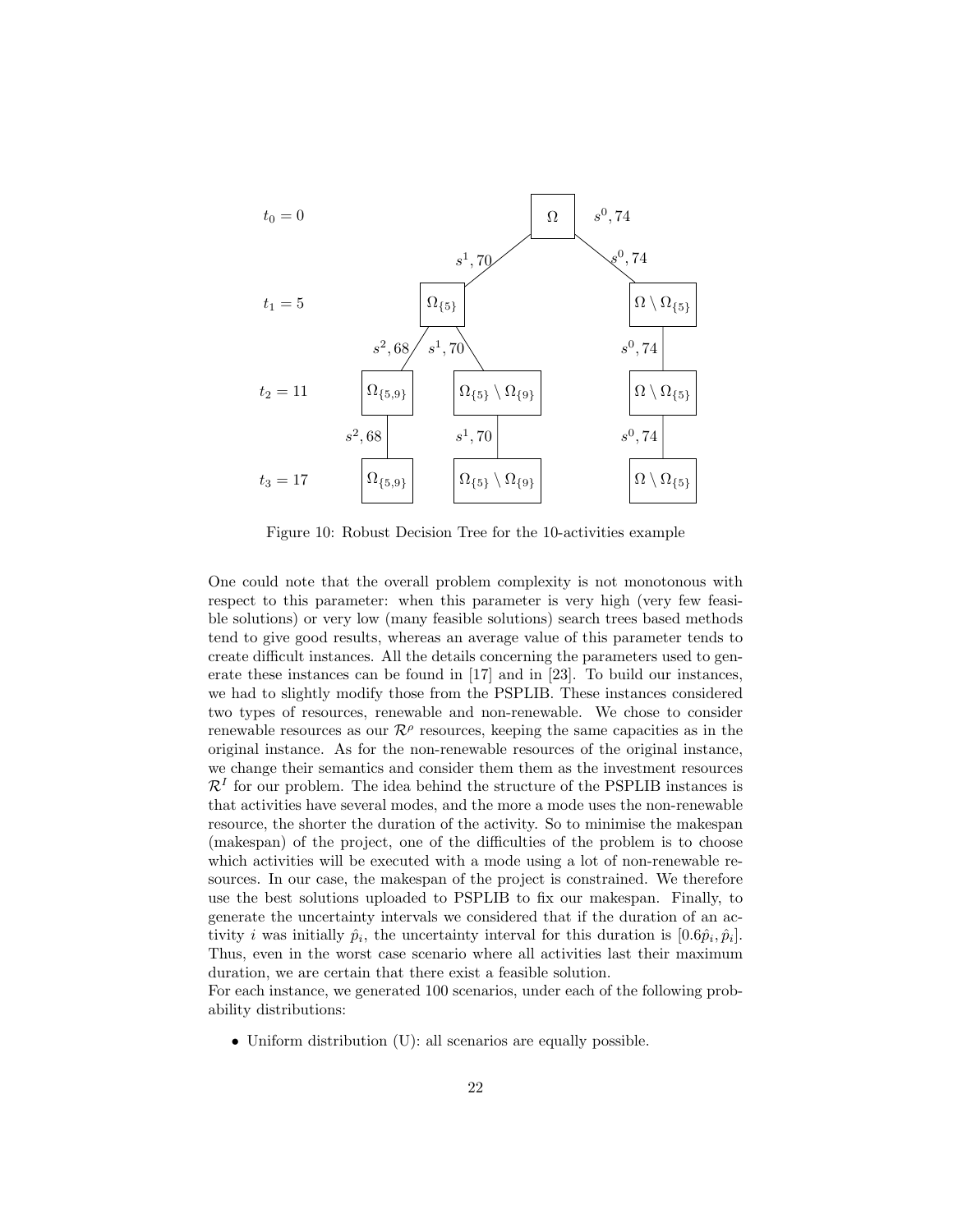- Neutral Normal distribution (NN): normal distribution with the parameters  $\mu = 0.8\hat{p}_i, \sigma^2 = \frac{0.2\hat{p}_i}{3}.$
- Optimistic Normal distribution (ON): normal distribution with the parameters  $\mu = 0.7\hat{p}_i, \sigma^2 = \frac{0.1\hat{p}_i}{3}.$
- Pessimistic Normal distribution (PN): normal distribution with the parameters  $\mu = 0.9\hat{p}_i, \sigma^2 = \frac{0.1\hat{p}_i}{3}.$

The interest of these distributions is to observe the quality of the trees according to the draws of the scenarios. Thus, if the maximum durations of the activities of an instance are underestimated, the drawing of the scenarios in practice will resemble our pessimistic normal distribution. Conversely, if the estimate of the maximum duration of the activities is overestimated, the actual scenarios will resemble those generated according to the optimistic normal distribution.

#### 7.2 Reactive Algorithm

In order to evaluate the performance of the decision tree approach, it seemed relevant to compare the various evaluation criteria with other methods. Unfortunately, we are not aware of other approaches that use information in the same way as we do. We therefore decided to implement a relatively simple reactive algorithm, which would use information in the same way. Since we want to evaluate the impact of information selection, this algorithm is parameterised by  $r_{info} \in \{0, 1\}$  which defines the proportion of information used at each decision time. It can be seen that by choosing  $r_{info} = 0$ , the reactive algorithm simply follows the initial robust schedule. The pseudo code of the algorithm is shown in Algorithm 3.

Basically given an instance and a scenario, the algorithm simulates the scheduling process according to the scenario. At each decision time,  $r_{info} * 100\%$ information are randomly, or blindly, selected from the information available at that time. The scenario "answers" the corresponding questions, and then computes a new robust solution within a limited time, until the next decision moment or the end of the schedule. In this section, the notation  $R_p$  denotes the information-based reactive algorithm with the parameter  $r_{info} = p$ .

#### 7.3 Implementation details

In what precedes, we often refer to solutions procedure for the MMRCPSP with the resource investment objective. This is the case for the ROBUSTMMRCPSP procedure that solves the MMRCPSP with each activity duration is set to its maximal value and for the 1SUBSETSOLUTION that solves the MMRCPSP with additional modes for activities that can be included in the information set  $K_{+}$ . For these two procedures, we use the  $C++$  API of IBM ILOG CP Optimizer v12.9, a constraint programming solver tailored for scheduling problem. We use standard CP Optimizer global scheduling constraint. A description of CP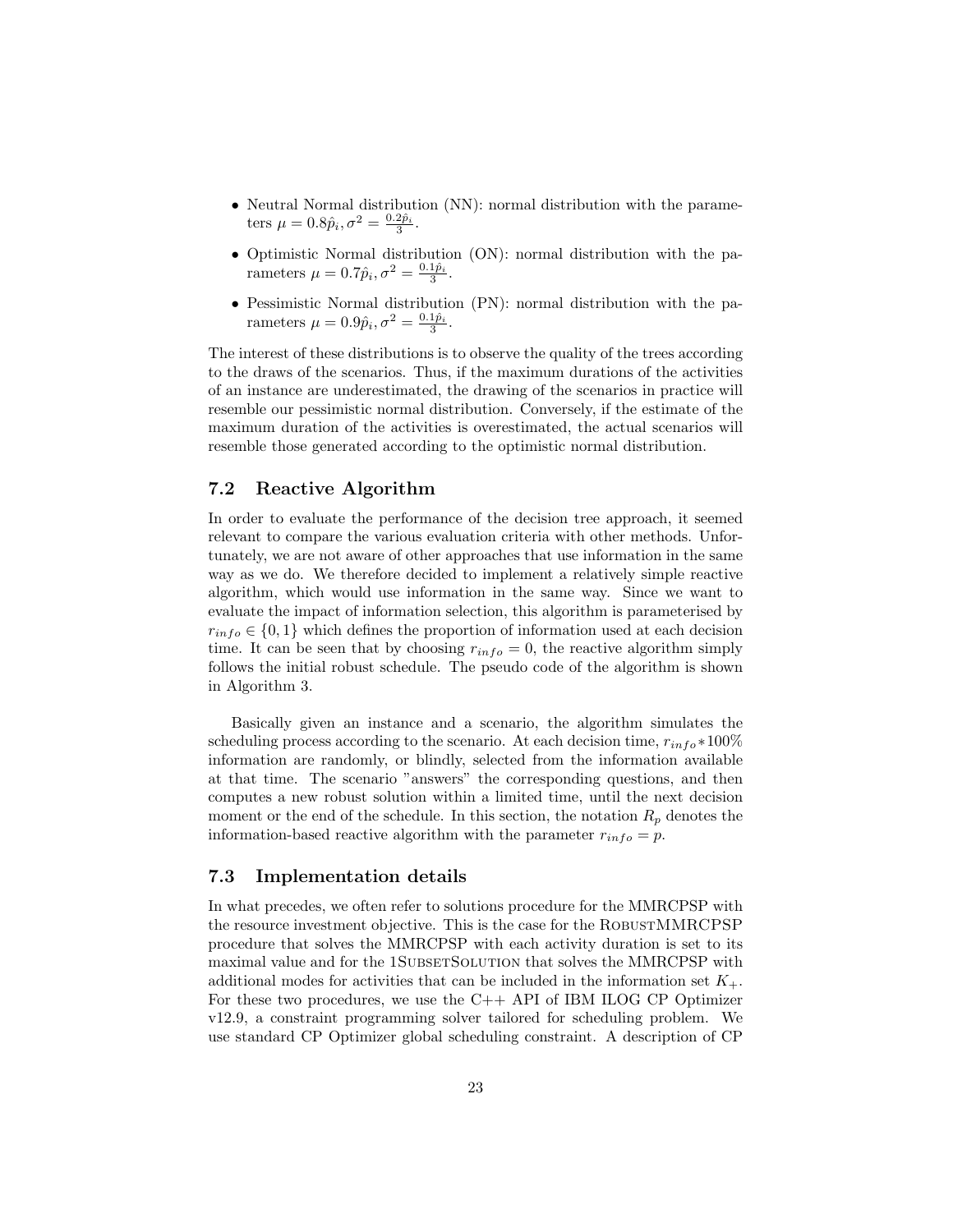Algorithm 3 Information-Based Reactive Algorithm

**Require:** an instance I,  $\Omega$  a set of scenarios,  $\omega$  a hidden scenario from  $\Omega$  and  $r_{info} \in \{0, 1\}$  the proportion of information selected at each moment.  $\mathcal{K} \leftarrow \{\}$  $s_{init} \leftarrow \text{RobusTMMRCPSP}(I_{\Omega})$ for  $0 \leq q < |T|$  do  $K \leftarrow$  set of information available at time  $t_q$  $K_+ \leftarrow$  set of information where  $100r_{info}\%$  of the information from K were randomly selected  $\Omega_q \leftarrow$  the largest subset of  $\Omega_{K_+}$  such that  $\omega \in \Omega_q$  $\text{solve}: \text{Robus} \text{TMMRCPSP}(I_{\Omega_q})$ if No solution then  $s_q \leftarrow s_{q-1}$  or  $s_{init}$  if  $q = 0$ else  $s_q \leftarrow$  the solution found by the solver end if end for return  $s_{|T|-1}$ 

Optimizer model for the MMRCPSP with the resource investment objective can be found in [12, 8]. The remaining algorithms (ROBUSTPARTITION, ROBUST-DecisionTree and InformationBasedReactiveAlgorithm are coded in  $C_{++}$ .

All experiments were run on a Intel Xeon CPU E5-2695 v4 2.10GHz cores running Linux Ubuntu 16.04.4.

#### 7.4 Trees Computations Parameters Impact

As stated in section 6 the computation of the tree takes several parameters as input, in addition to the MMRCPSP instance, and these parameters have a great impact on the size of the tree . Given the number of instances tested, we arbitrarily set  $L = 3$  and  $|T| = 4$  for the experimentation concerning the sets  $J_{10}$ and  $J_{30}$ , so the trees can be computed within a reasonable amount of time. The total maximum duration of the project  $C_{\text{max}}$  is divided into 5 equal parts, which makes the list of moment of decision  $T = [0.2C_{\text{max}}, 0.4C_{\text{max}}, 0.6C_{\text{max}}, 0.8C_{\text{max}}].$ Concerning the parameter  $Q$ , the maximum number of questions asked at each node of the tree, we noticed that with  $Q > 3$  (resp.  $Q > 5$ ) most of the information were actually used for the instances and the solutions returned by the trees no longer improve, for the set  $J_{10}$  (resp.  $J_{30}$ ). These results are displayed in Figure 11. While this might be surprising, since the difference in the parameter C in the generations of the sets induces that on average more information should be available at a given time for the  $J_{10}$  instances, this amount of information is counterbalanced by the difference in the number of activities between the two sets. In order to make the information selection quality easier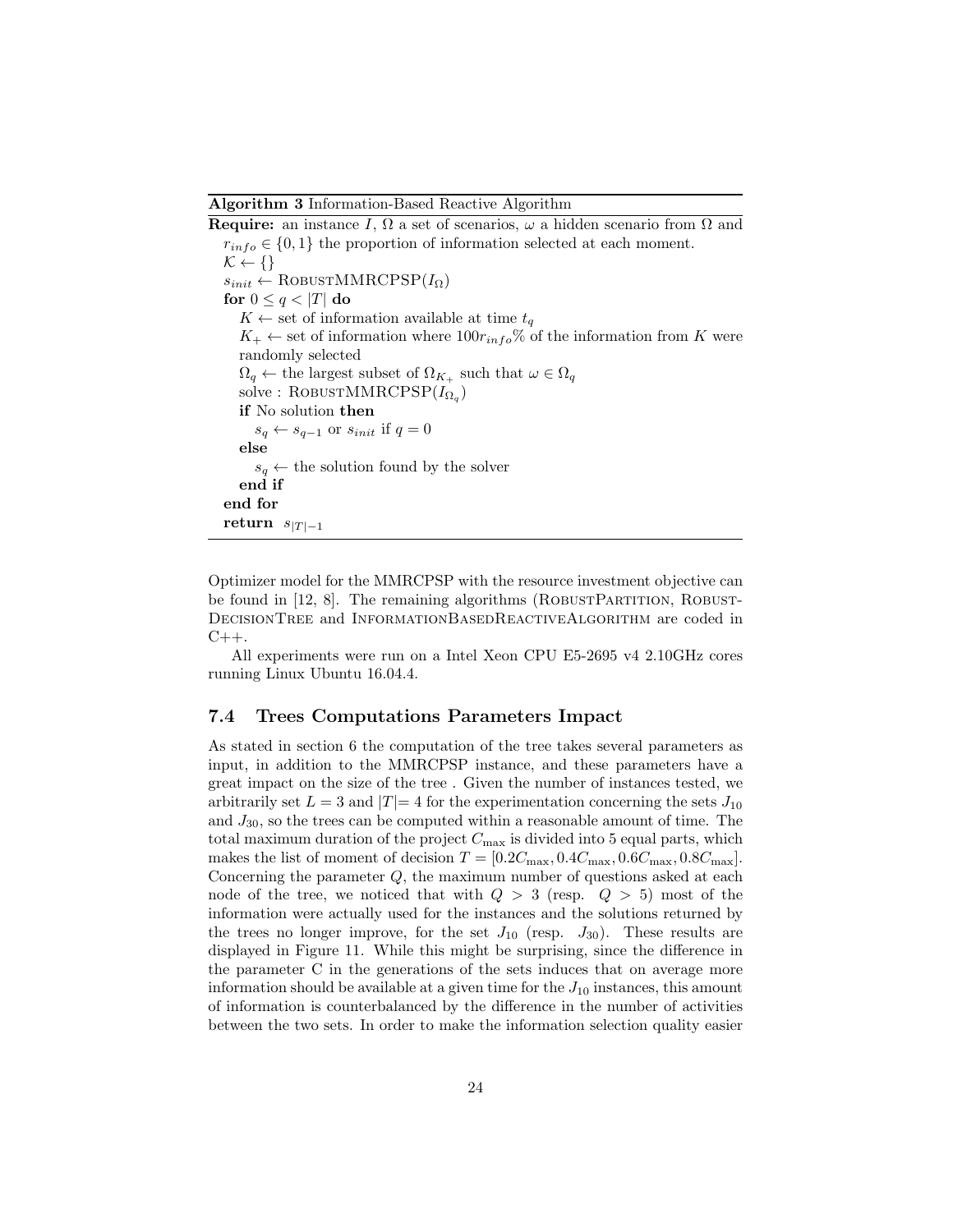

Figure 11: Normalized average objective value as a function of Q.

to observe, the parameter  $Q$  is set to 2 (resp. 4) for all the other experimentation involving the set  $J_{10}$  (resp.  $J_{30}$ ).

As for the robust reactive algorithms, they were run with  $r_{info}$  in  $\{0, 0.5, 1\}$ , on the same instances as the decision trees, with the same scenarios, the same decision moments T, and with a computation time at each moment of one minute, and with the current schedule as starting point for the solver. We will denote by  $R_0$ ,  $R_{50}$ , and  $R_{100}$  each of these algorithms. One could note that since  $R_0$  do not use any information, the solution returned by this algorithm is the initial robust solution.

#### 7.5 Experimental Results

First we study the impact of the distributions followed by the scenarios on the quality of the solutions proposed by the robust decision trees. Figure 12 shows the relative gap of the average objective value (over all generated scenarios) between the uniform distribution and all the normal distributions for both sets  $J_{10}$  and  $J_{30}$ . We can first note that in all cases the boxes are entirely below 0, which means that for both sets, the trees obtain better results on 75% of the instances when the scenarios follow one of the normal laws than when they follow the uniform law. We can also notice that for both sets, the average relative gap respects the order  $ON < NN < PN$ , which is not surprising, since our partitioning criterion favours optimism in the information selection.

Second we look at the amount of information used by each algorithm. The results are shown in Figure 13. Firstly, it can be observed that the trees use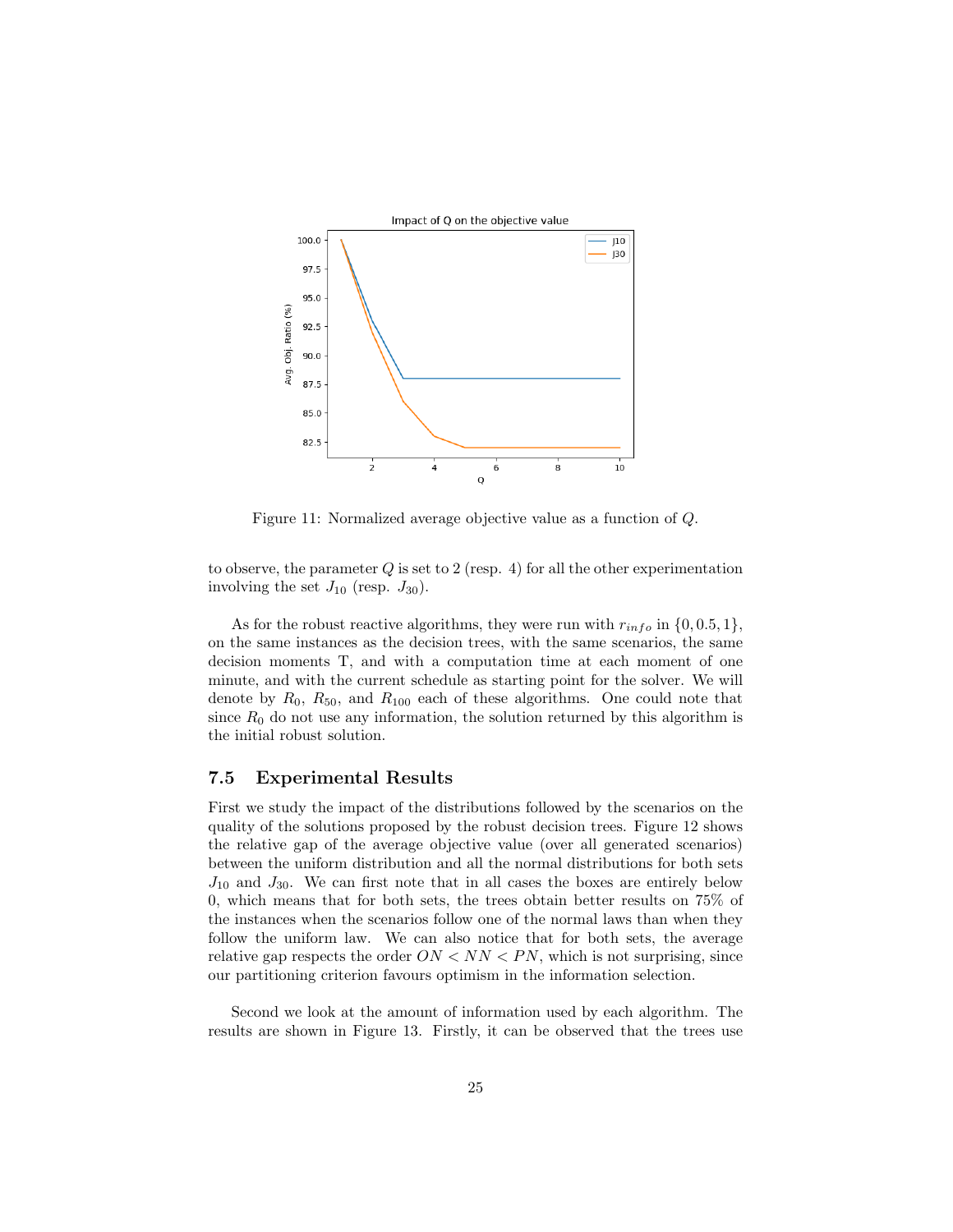

Figure 12: Normalized relative gap of average objective value between the uniform distribution and all the others distributions.

much less information than  $R_{100}$  for both instances, and much more than  $R_0$ (which by definition uses none). We can also notice that globally the number of used/available information is higher for the instances of the set  $J_{30}$  than for the instances of the set  $J_{10}$ . This confirms the intuition of the study of the impact of the parameter  $Q$  in the previous section. Then, if we look at the difference of the average of the total number of information used by the trees compared to  $R_{50}$ , we see that for the  $J_{10}$  instances, the trees use less information on more than 75% of the instances. On the other hand, for the instances of the set  $J_{30}$ , this number is quite similar.

In view of the analysis of the quality of the solutions, we can conclude that the trees use the information better than the reactive algorithms, manage to do better (on average) even with less information.

Now that we know that the trees tend to use less information than the  $R_{50}$ algorithm, we can asses the quality of the solution offered by the robust decision trees compared to the ones yielded by the reactive algorithms. Figure 14 shows the relative gap of the average (over all the scenarios for a given instance) objective value of the solution returned by the trees and each reactive algorithm between each instances for both sets. In this case, a positive value means that the tree beats the corresponding reactive algorithm, while negative value means the opposite. First of all, it can be noted that in all cases, the reactive algorithm using 0 information never beats the robust decision tree on the same instance. The opposite thing can be noticed concerning the reactive algorithms using all available information: only in best cases the robust decision trees match with the reactive algorithm. However one can observe that algorithm  $R_{100}$  only beats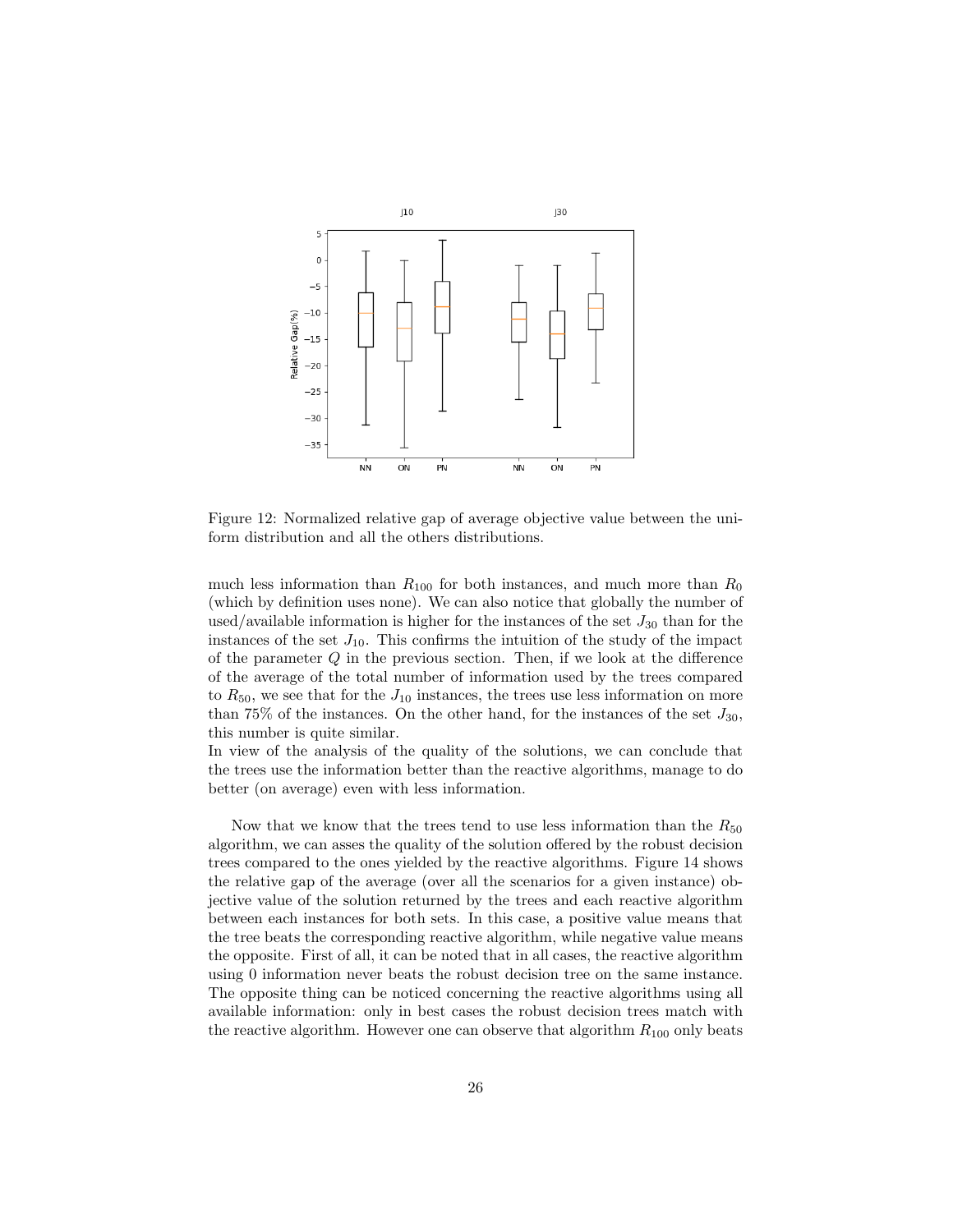

Figure 13: Average total number of information used by trees and reactive algorithms.

the robust decision by only a few percents for more than 75% of the instances, and that the trees beat  $R_{50}$  for more than 75% of the instance.

Finally, we study the number of solutions returned by the different algorithms. From a practical point of view, it is important for the operators that the schedules vary as little as possible between two repetitions of the problem. Two solutions are considered to be different if the order induced by the start dates of each activity in each solution is different. Figure 15 displays the average number of different solution found by each algorithm for each instance over all scenarios. Obviously, since algorithm  $R_0$  do not adapt to the scenario, it returns the initial robust solution. However, for both sets the robust decision trees return around 10 different solution per instance, whereas  $R_{50}$  and  $R_{100}$  return around 30 different solutions for instances from  $J_{10}$ , and around 60 solutions for instances from  $J_{30}$ . Thus, from the point of view of the number of solutions, trees are preferable to reactive algorithms.

#### 7.6 Results on Industrial Instances

In this section, we present experimental results on two industrial instances provided by Airbus [6]. These instances are denoted by instance  $A$  and instance  $B$ , with respectively 721 and 486 activities. These instances were not given with interval uncertainties or scenarios, so we generated them the same way as explained in section 7.1. For both of these instances, we generated robust decision trees with the following parameters:

• Number of moment of decision  $T = 10$ .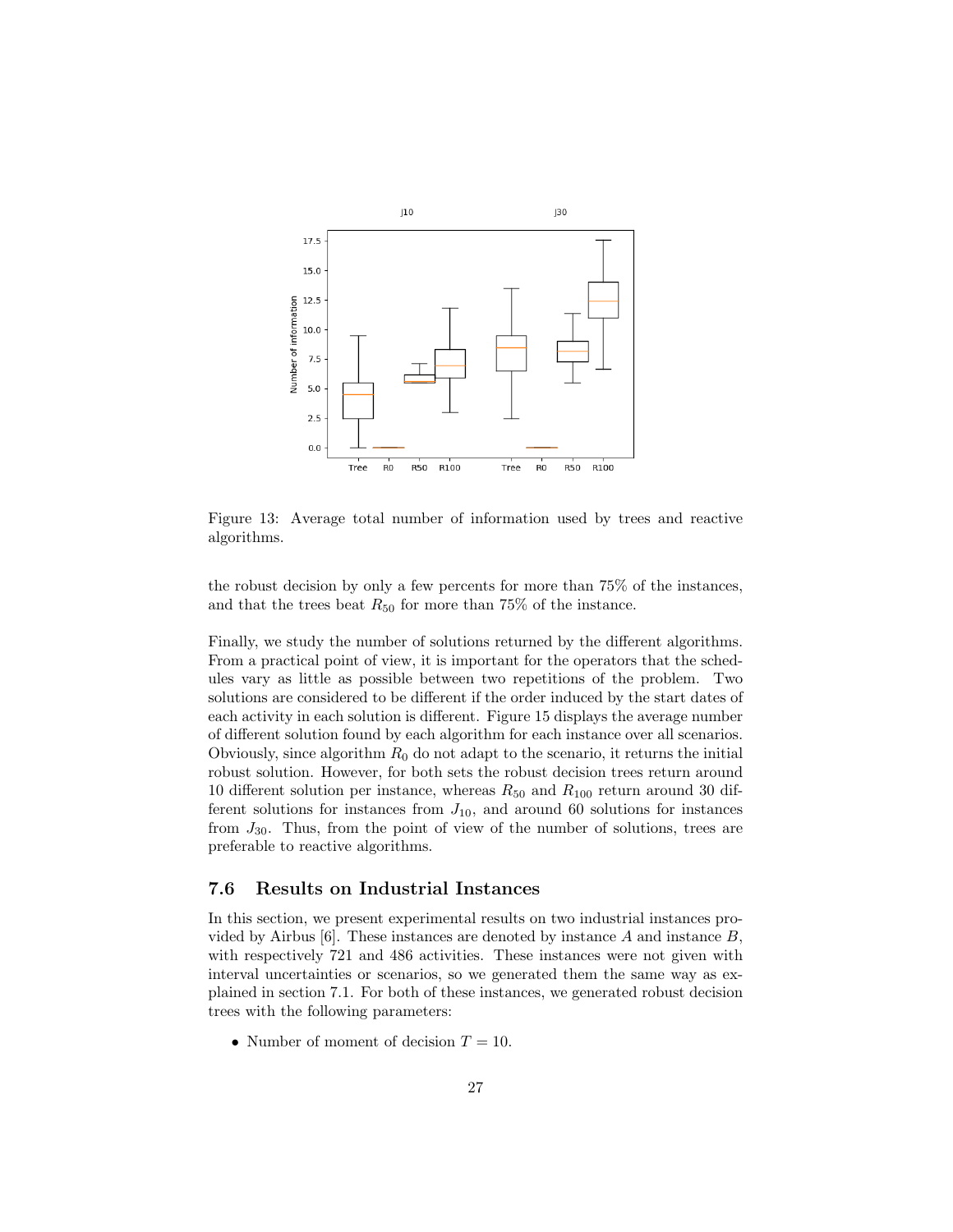

Figure 14: Relative gap (in percent) of average objective value between the solutions returned by the trees,  $R_{50} R_{100}$  and the initial robust solution returned by  $R_0$ .

- Maximum number of information at each moment  $Q \in [1, ..., 10]$ .
- Maximum size of partitions at each moment  $L \in [2, ..., 4]$ .

Concerning the reactive algorithms, we made  $r_{info}$  vary in [0,0.1,..., 1]. The results are displayed in Figure 16 and 17. To be more precise, each point of these figures is the value (average objective value, average number of information per decision) for a given scenario distribution and a parameterisation for a tree (with a pair  $Q, L$ ) or a robust reactive algorithm (with  $r_{info}$ ). Among all the points generated, we kept the one shaping the Pareto front. In this case, since we want to minimise both the average objective value and the average number of information, the "best" points are the ones in the bottom left of each figure. There are several things to note about these figures. First, the impact of the scenario distributions seems to be the same as that noted in Section 7.5. Secondly, we can observe that there are few points forming Pareto fronts, especially for instance  $A$ . A first reason is that there are many overlapping points: as we saw in section 7.4, increasing the parameter Q does not improve the quality of the solutions from a certain point. Moreover, given the size of the instances and the fact that the algorithms were run in a limited time (60 sec per decision moment), it sometimes happens that no solution is computed within the given time, leaving the node "empty" in the sense that no question is asked, and the previous robust solution is automatically selected for further tree construction. Nevertheless, it can be seen from the figures that the points of the decision trees are generally a little further to the left than those of the reactive algorithms on the same distribution, with the exception of the instance B, when the tree uses little information.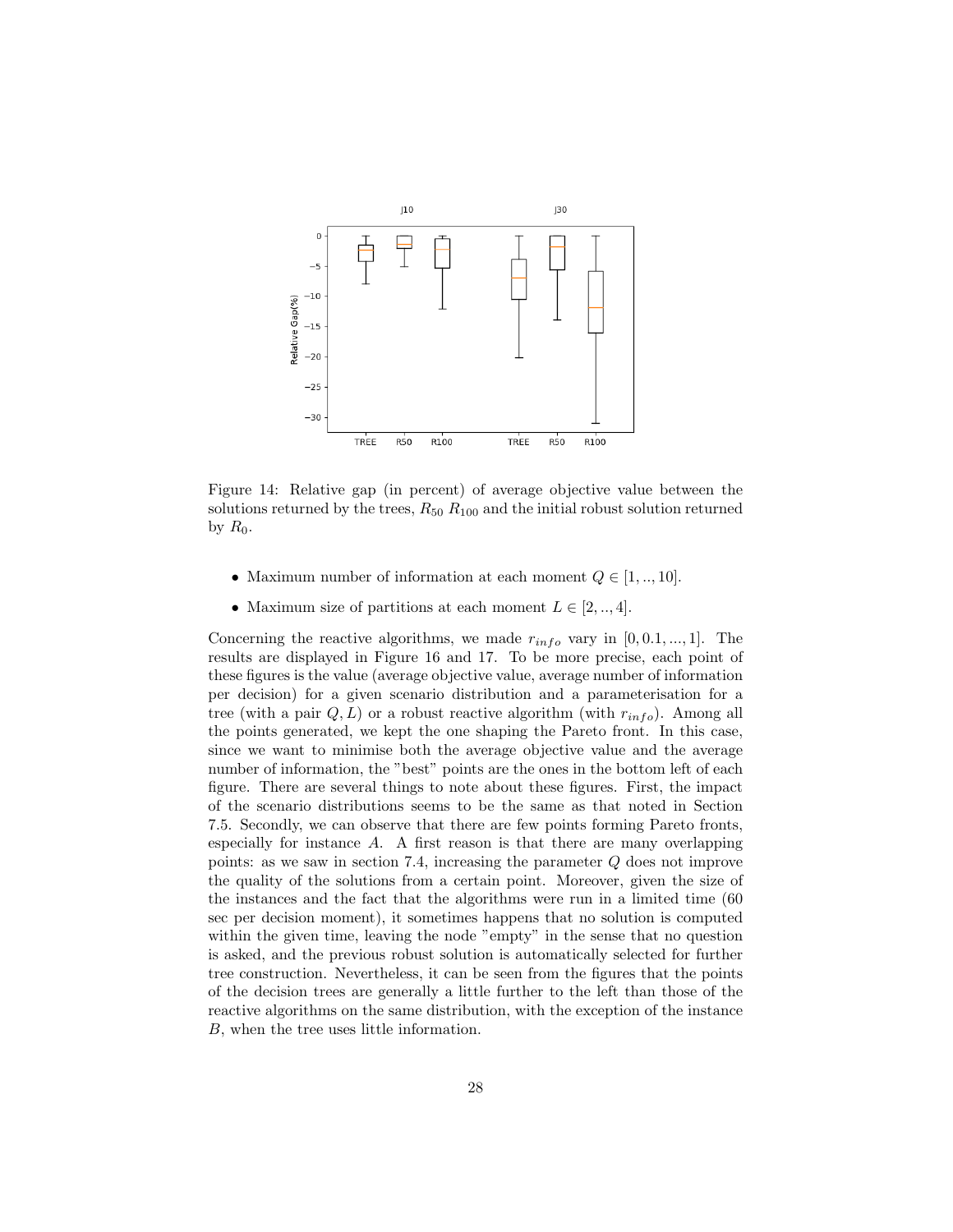

Figure 15: Number of different solutions over 100 scenarios for each instance for both sets.

## 8 Conclusion

In this work, we have presented a framework based on decision trees that in practice breaks the conservatism inherent in the usual robust approaches.

We show how to compute such trees in the particular case of the scheduling problem for aeronautical assembly lines, modelled as an MMRSPSP. We then evaluated the robust decision trees first on benchmark instances, then on real industrial instances provided by Airbus Madrid by varying the tree construction parameters and the distributions according to which the scenarios were drawn. The results of these experiments showed satisfactory results on the benchmark instances, and promising results on the industrial instances.

One major flaw of our approach is that such trees take a very long time to compute (even if it can be controlled by parameters). Nevertheless we believe that the computation time can be significantly improved for instance, by merging equivalent nodes of the tree as they are being computed. In addition, when the tree is computed, one could imagine using Knowledge Compilation techniques to reduce its size.

It can be noted that the framework proposed in this paper can be extended to any problem as long as it includes a temporal component. However, not all objective functions may be suitable. Objectives whose value can be fixed "early" in the solution (for example an  $L_{max}$  objective for scheduling problems) will be more difficult to improve as time progresses. On the contrary, for objective functions based on sums and whose value varies with time (most of the classical objective functions for lot-sizing problems for instance) the use of robust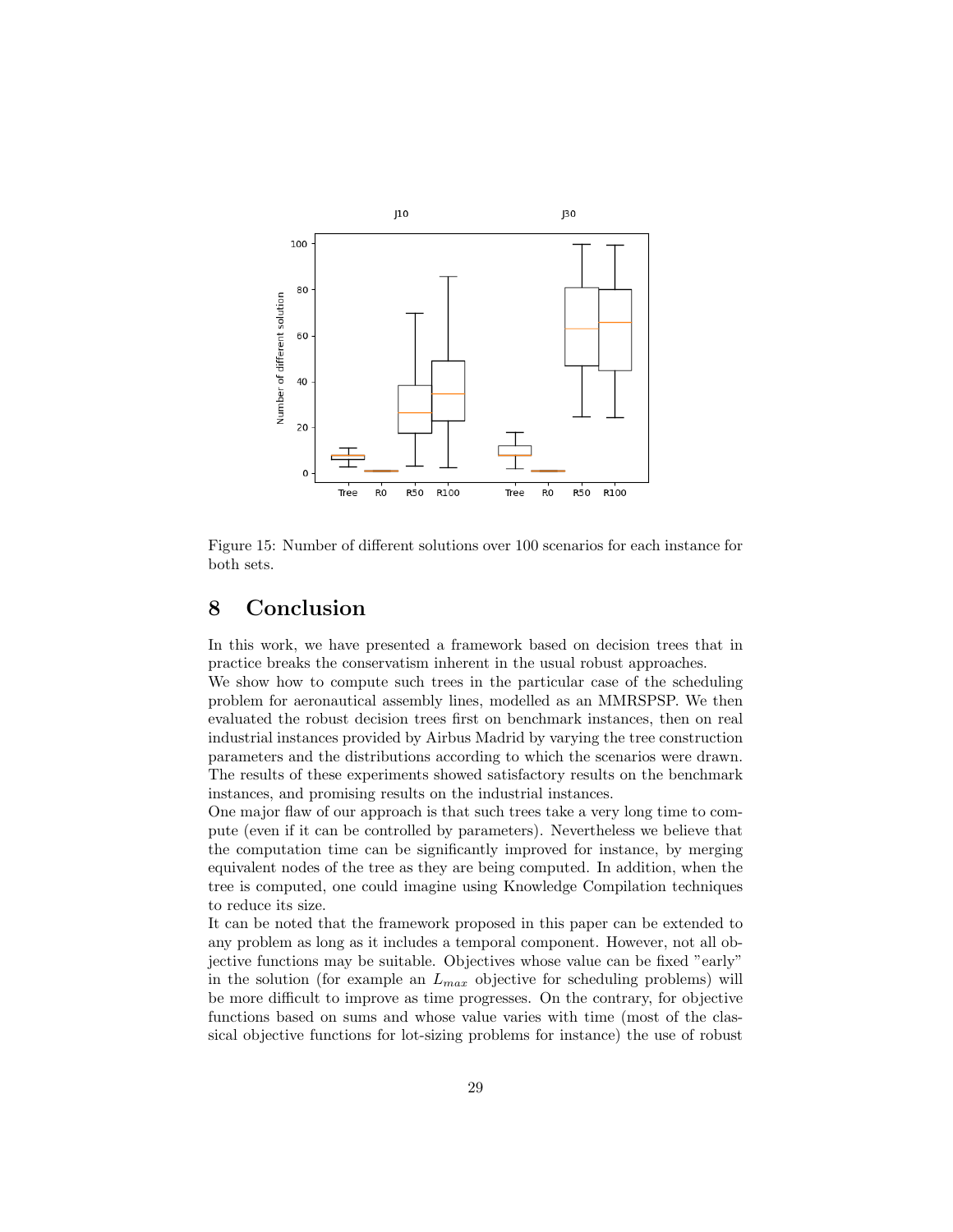

Figure 16: Experimental results on instance A

decision trees is quite appropriate. Moreover, one can imagine several ways of adapting this framework to the problem one wants.

For instance, we have chosen to start with a very -and too much- conservative solution and improve it as we go along. However, we can imagine building the tree the other way round: starting with a super-optimistic solution, and trying to degrade it as little as possible by choosing the best information as the scenario unfolds. Intuitively, one might think that this approach would be more appropriate in cases where optimistic scenarios are very likely.

In addition, the discussions with Airbus have constrained us with regard to access to information. One could extend the approach by assuming that it is possible to have information about the future, not just about the piece of the scenario that has already happened. This would make sense for scheduling problems with uncertainty about the due date of activities for example.

### Acknowledgements

This work has been partially funded by the French National Research Agency (ANR) project ANR-18-CE10-0007 "PER4MANCE".

Crhistian Artigues and Romain Guillaume have benefitted from the AI Interdisciplinary Institute ANITI funding. ANITI is funded by the French "Investing for the Future – PIA3" program under the Grant agreement n°ANR-19-PI3A-0004.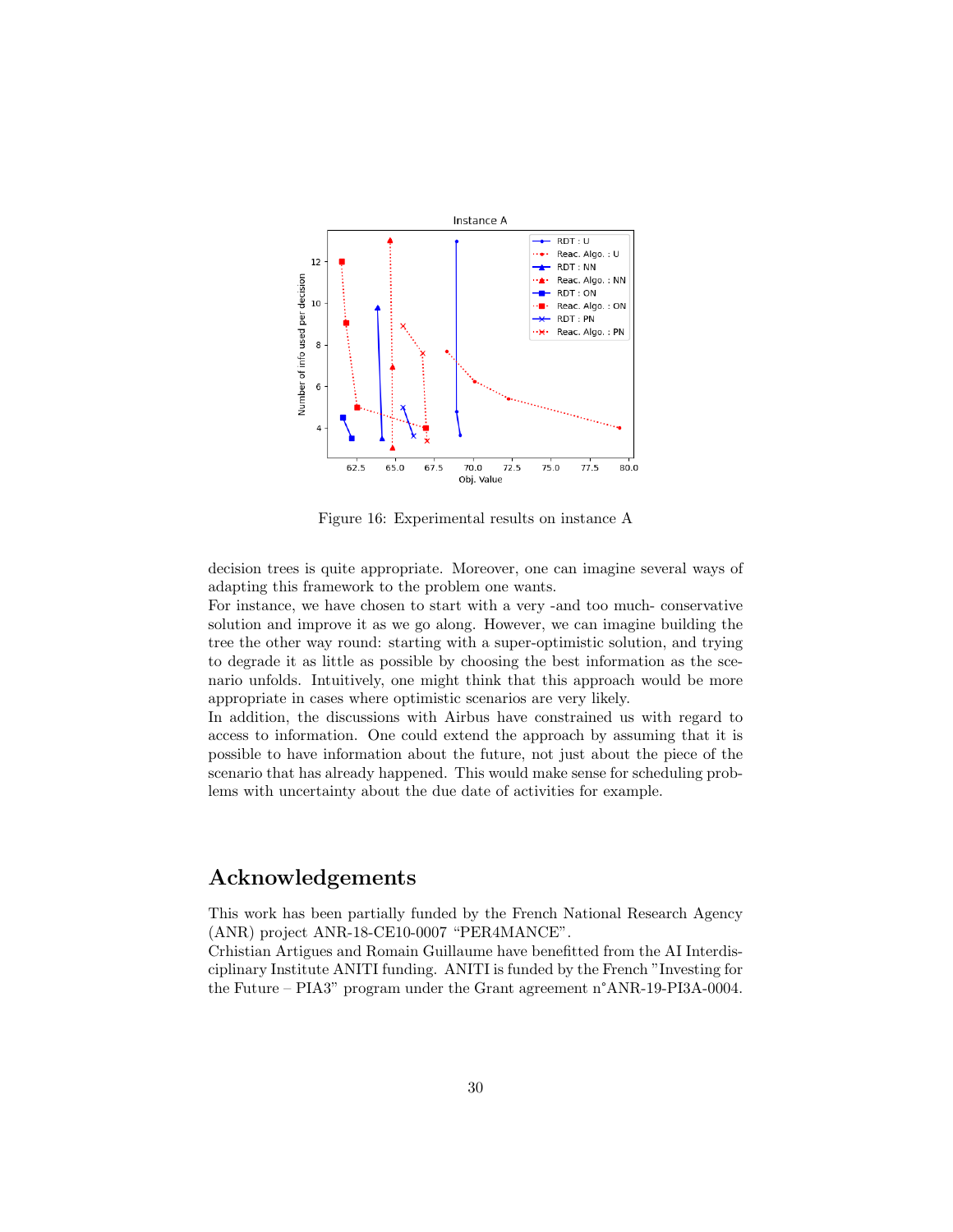

Figure 17: Experimental results on instance B

## References

- [1] Carlos Andres, Cristobal Miralles, and Rafael Pastor. "Balancing and scheduling tasks in assembly lines with sequence-dependent setup times". In: European Journal of Operational Research 187.3 (2008), pp. 1212– 1223.
- [2] Aharon Ben-Tal, Alexander Goryashko, Elana Guslitzer, and Arkadi Nemirovski. "Adjustable robust solutions of uncertain linear programs". In: Mathematical programming 99.2 (2004), pp. 351–376.
- [3] Dimitris Bertsimas, David B Brown, and Constantine Caramanis. "Theory and applications of robust optimization". In: SIAM review 53.3 (2011), pp. 464–501.
- [4] Dimitris Bertsimas and Constantine Caramanis. "Finite adaptability in multistage linear optimization". In: IEEE Transactions on Automatic Control 55.12 (2010), pp. 2751–2766.
- [5] Dimitris Bertsimas and Iain Dunning. "Multistage robust mixed-integer optimization with adaptive partitions". In: Operations Research 64.4 (2016), pp. 980–998.
- [6] Tamara Borreguero, Fernando Mas, Jose Luis Menéndez, and MA Barreda. "Enhanced assembly line balancing and scheduling methodology for the aeronautical industry". In: Procedia engineering 132 (2015), pp. 990–997.
- [7] Tamara Borreguero, Fernando Mas, Jose Luis Menéndez, and MA Barreda. "Enhanced assembly line balancing and scheduling methodology for the aeronautical industry". In: Procedia engineering 132 (2015), pp. 990–997.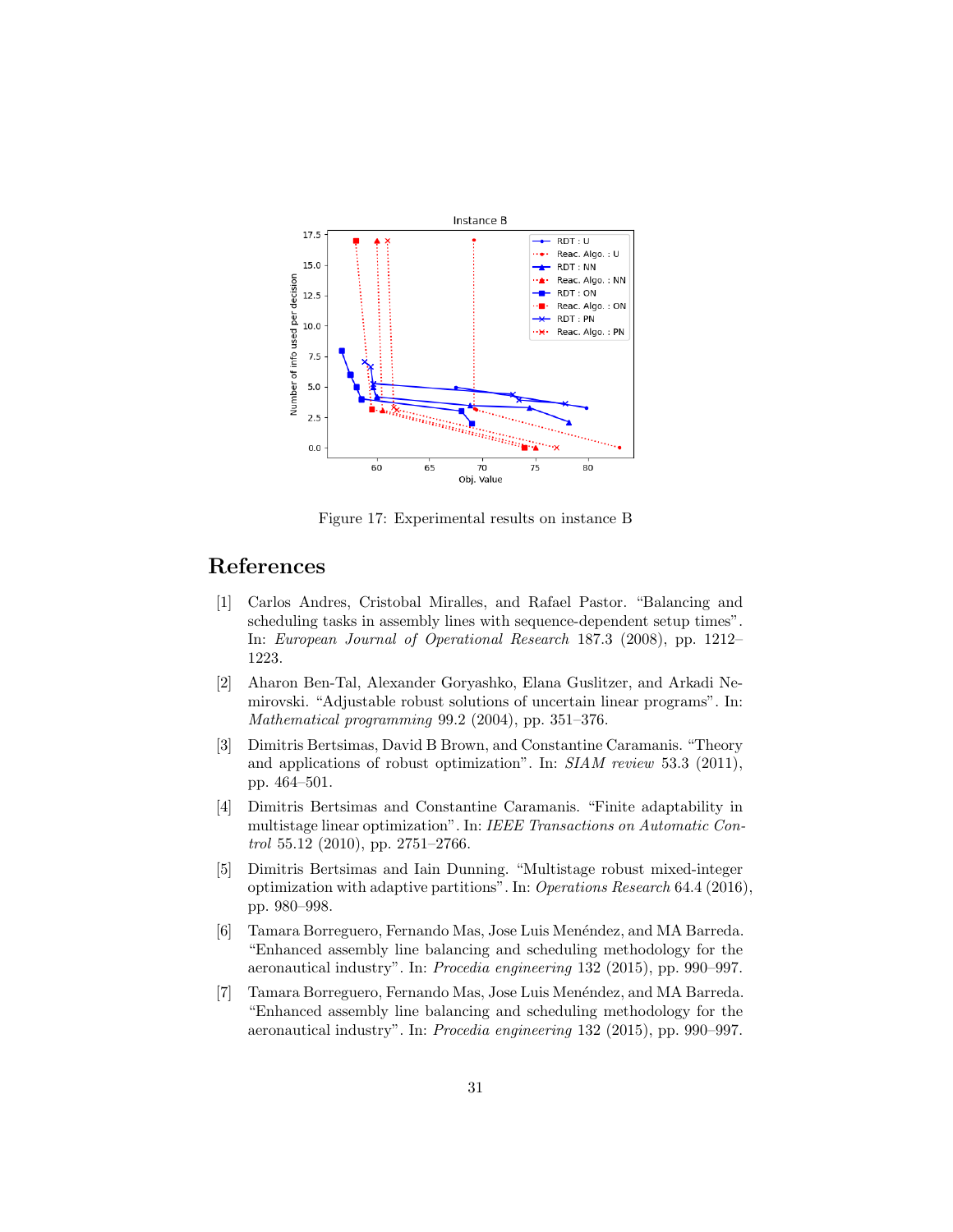- [8] Tamara Borreguero, Tom Portoleau, Alvaro García Sánchez, Miguel Ortega Mier, and Pierre Lopez. Exact and heuristic methods for an aeronautical assembly line time-constrained scheduling problem with multiple modes and a resource leveling objective. Tech. rep. Working paper – hal-03344445. url: https://hal.laas.fr/hal-03344445/document.
- [9] Morteza Davari and Erik Demeulemeester. "Important classes of reactions for the proactive and reactive resource-constrained project scheduling problem". In: Annals of Operations Research 274.1-2 (2019), pp. 187– 210.
- [10] Morteza Davari and Erik Demeulemeester. "The proactive and reactive resource-constrained project scheduling problem". In: Journal of Schedul $ing (2017)$ , pp. 1–27.
- [11] Mark Drummond, John Bresina, and Keith Swanson. "Just-in-case scheduling". In: AAAI. Vol. 94. 1994, pp. 1098–1104.
- [12] Patrick Gerhards. "The multi-mode resource investment problem: a benchmark library and a computational study of lower and upper bounds". In: OR Spectrum 42.4 (2020), pp. 901–933.
- [13] Grani A Hanasusanto, Daniel Kuhn, and Wolfram Wiesemann. "K-adaptability in two-stage robust binary programming". In: Operations Research 63.4 (2015), pp. 877–891.
- [14] James E Kelley Jr and Morgan R Walker. "Critical-path planning and scheduling". In: Papers presented at the December 1-3, 1959, eastern joint IRE-AIEE-ACM computer conference. 1959, pp. 160–173.
- [15] Rainer Kolisch and Andreas Drexl. "Local search for nonpreemptive multimode resource-constrained project scheduling". In: IIE transactions 29.11 (1997), pp. 987–999.
- [16] Rainer Kolisch and Arno Sprecher. "PSPLIB-a project scheduling problem library". In: European journal of operational research 96.1 (1997), pp. 205– 216.
- [17] Rainer Kolisch, Arno Sprecher, and Andreas Drexl. "Characterization and generation of a general class of resource-constrained project scheduling problems". In: Management science 41.10 (1995), pp. 1693–1703.
- [18] Panos Kouvelis and Yu Gang. Robust Discrete Optimization and Its Applications. Kluwer Academic Publishers, 1997.
- [19] Murari Mani, Ashish K Sing, and Michael Orshansky. "Joint design-time and post-silicon minimization of parametric yield loss using adjustable robust optimization". In: Proceedings of the 2006 IEEE/ACM international conference on Computer-aided design. 2006, pp. 19–26.
- [20] Supakom Mudchanatongsuk, Fernando Ordóñez, and Jie Liu. "Robust" solutions for network design under transportation cost and demand uncertainty". In: Journal of the Operational Research Society 59.5 (2008), pp. 652–662.